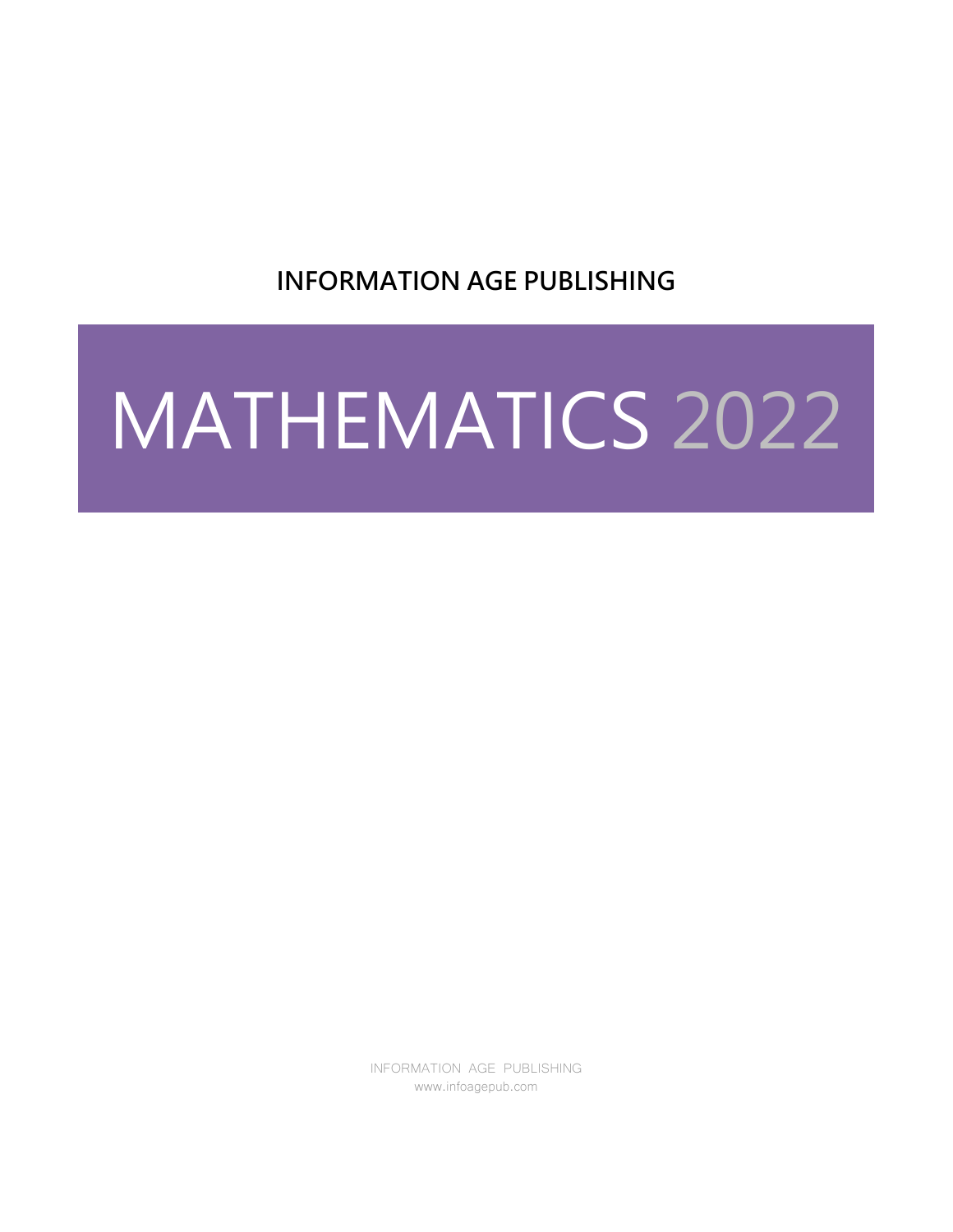# TABLE OF CONTENTS

| <b>RECENT TITLES</b>                                                                           | 2              |
|------------------------------------------------------------------------------------------------|----------------|
| OUT-OF-SCHOOL-TIME STEM PROGRAMS FOR FEMALES:                                                  |                |
| - Out-of-School-Time STEM Programs for Females. Implications for Research and Practice  (2021) | $\mathcal{P}$  |
| QUANTITATIVE METHODS IN EDUCATION AND THE BEHAVIORAL SCIENCES:                                 |                |
| - Multilevel Modeling Methods with Introductory and Advanced Applications (2022)               | $\overline{2}$ |
| RESEARCH IN MATHEMATICS EDUCATION:                                                             |                |
| - International Perspectives on Mathematics Teacher Education (2021)                           | 3              |
| <b>NO SERIES:</b>                                                                              |                |
| - Age of Inference. Cultivating a Scientific Mindset (2021)                                    | 3              |
| - Mathematics as the Science of Patterns. Making the Invisible Visible to Students  (2022)     | 4              |
| <b>BACK LIST</b>                                                                               | 5              |
| <b>INTERNATIONAL DISTRIBUTORS</b>                                                              | 14             |
| <b>ORDER FORM</b>                                                                              | 16             |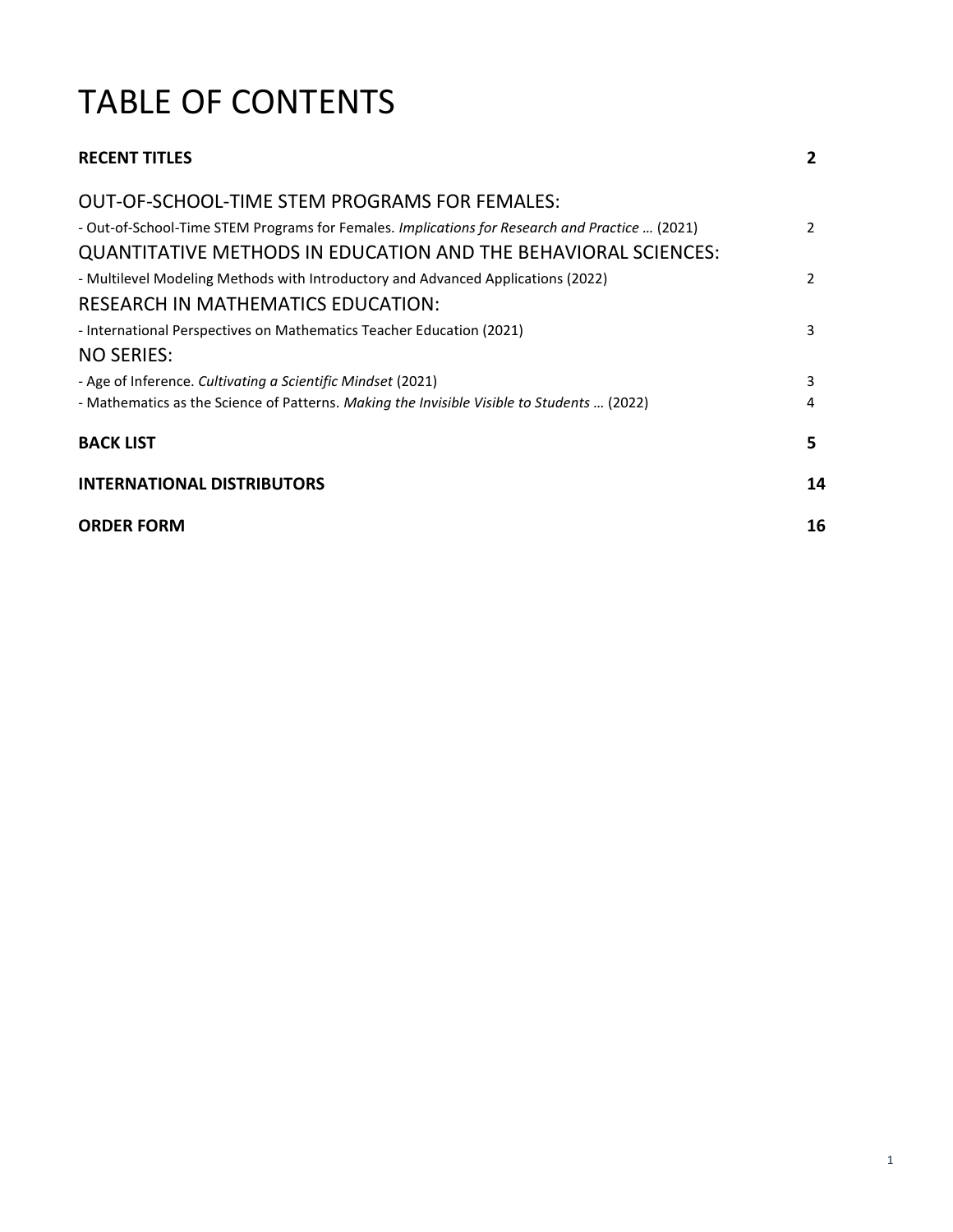# RECENT TITLES

## **OUT-OF-SCHOOL-TIME STEM PROGRAMS FOR FEMALES: IMPLICATIONS FOR RESEARCH AND PRACTICE**



Out-of-School-Time STEM Programs for Females Implications for Research and Practice Volume II: Short-Term Programs

Lynda R. Wiest, University of Nevada; Heather Glynn Crawford‐Ferre, University of Nevada; Jafeth E. Sanchez, University of Nevada

A volume in the series *Out-of-School-Time STEM Programs for Females: Implications for Research and Practice* 2021. Paperback 978-1-64802-149-7 \$45.99. Hardcover 978-1-64802-150-3 \$85.99. eBook 978-1-64802-151-0 \$74.

Vol. II: Short-Term Programs features eight OST STEM programs for females from across the United States that run one to three days in length, in most cases, a single day. In this book, the chapter authors describe their programs, the effectiveness of those programs, and practical implications of their program evaluation data. This book series is the first of its kind to offer researchers, educators, school administrators, policy makers, and others detailed insight into the promise and practice of out-of-school-time STEM programs for females.

Science, technology, engineering, and mathematics (STEM) disciplines play a pivotal role in societal progress and economic prosperity, in addition to enhancing individual lives. However, U.S. students lack strong STEM performance in an international context. The pool of STEM-proficient workers is thus insufficient to fuel the nation, with females being one group that is noticeably absent.

Out-of-school-time (OST) programs, which are on the rise, are increasingly suggested as a way to support and encourage underrepresented groups in STEM. Participants in OST programs have shown improved achievement, interest, and confidence in STEM, as well as greater awareness of STEM role models and careers.

## **QUANTITATIVE METHODS IN EDUCATION AND THE BEHAVIORAL SCIENCES: ISSUES, RESEARCH, AND TEACHING**



Multilevel Modeling Methods with Introductory and Advanced Applications

Ann A. O'Connell, Ohio State University; D. Betsy McCoach, University of Connecticut; Bethany A. Bell, University of Virginia

#### A volume in the series *Quantitative Methods in Education and the Behavioral Sciences: Issues, Research, and Teaching* 2022. Paperback 978-1-64802-871-7 \$65.99. Hardcover 978-1-64802-872-4 \$95.99. eBook 978-1-64802-873-1 \$74.

Multilevel Modeling Methods with Introductory and Advanced Applications provides a cogent and comprehensive introduction to the area of multilevel modeling for methodological and applied researchers as well as advanced graduate students. The book is designed to be able to serve as a textbook for a one or two semester course in multilevel modeling. The topics of the seventeen chapters range from basic to advanced, yet each chapter is designed to be able to stand alone as an instructional unit on its respective topic, with an emphasis on application and interpretation.

In addition to covering foundational topics on the use of multilevel models for organizational and longitudinal research, the book includes chapters on more advanced extensions and applications, such as cross-classified random effects models, non-linear growth models, mixed effects location scale models, logistic, ordinal, and Poisson models, and multilevel mediation. In addition, the volume includes chapters addressing some of the most important design and analytic issues including missing data, power analyses, causal inference, model fit, and measurement issues. Finally, the volume includes chapters addressing special topics such as using large-scale complex sample datasets, and reporting the results of multilevel designs.

Each chapter contains a section called Try This!, which poses a structured data problem for the reader. We have linked our book to a website (http://modeling.uconn.edu) containing data for the Try This! section, creating an opportunity for readers to learn by doing. The inclusion of the Try This! problems, data, and sample code eases the burden for instructors, who must continually search for class examples and homework problems. In addition, each chapter provides recommendations for additional methodological and applied readings.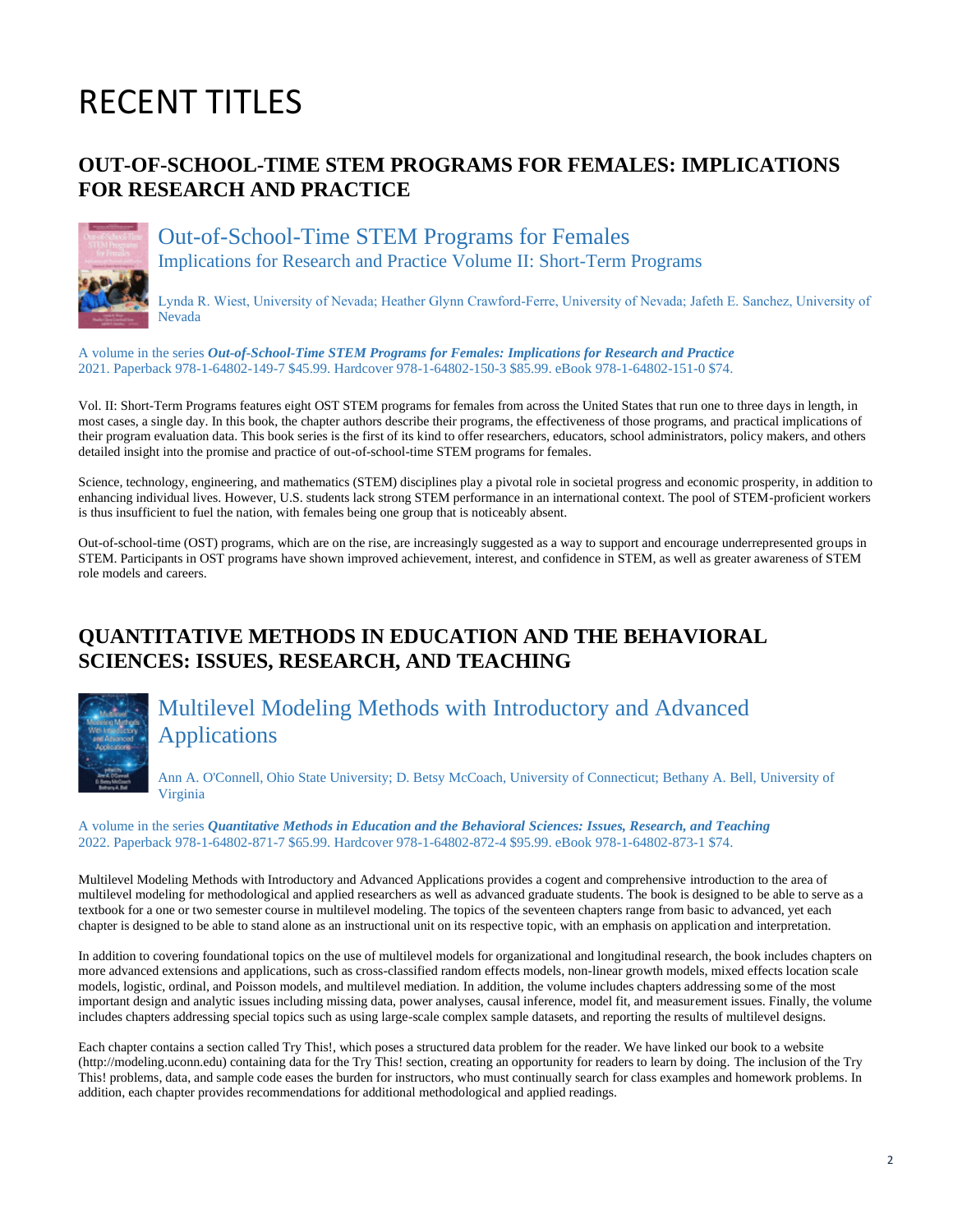# **RESEARCH IN MATHEMATICS EDUCATION**



# International Perspectives on Mathematics Teacher Education

Denisse R Thompson, University of South Florida; Christine Suurtamm, University of Ottawa; Mary Ann Huntley, Cornell **University** 

A volume in the series *Research in Mathematics Education* 2021. Paperback 978-1-64802-629-4 \$45.99. Hardcover 978-1-64802-630-0 \$85.99. eBook 978-1-64802-631-7 \$74.

Mathematics teacher education includes the mathematics content teachers need to understand, ways that pedagogical approaches are developed, messages about the nature of mathematics teaching and learning, and interfaces between tertiary preparation and school contexts. Scholars from Sweden, France, Malawi, Singapore, New Zealand, Brazil, the USA, and Canada provide insights for the mathematics education community's understanding of how teacher educators structure, develop, and implement their respective mathematics teacher education programs. Several themes emerged across the chapters, including: varied approaches to developing culturally responsive pedagogies and/or Indigenous perspectives; issues and challenges in fostering partnerships and collaborations; strategies for developing mathematics knowledge for teaching; and preparing flexible and resourceful teachers.

#### **Praise for International Perspectives on Mathematics Teacher Education:**

*"International Perspectives on Mathematics Teacher Education explores different facets of mathematics teacher education in eight countries across five continents. The authors and editors answer important questions and open the door to critical conversations about policies and practices related to mathematics teacher recruitment, preparation, and professional development, among other topics. Every reader will develop new perspectives as they learn how one institution is engaging with Indigenous perspectives while other countries struggle with an insufficient supply of certified teachers. This book clearly demonstrates challenges, constraints, nuances and complexities to initiating and maintaining improvement across systems to enhance the work and spaces of mathematics teachers within different historical, cultural, social, and political contexts. This volume also generates ideas and opportunities for leaders, policymakers, and teacher educators to consider and learn from international colleagues about different approaches to mathematics teacher education practice and policy. Undoubtedly, debates about standards, content and experiences in programs, and accountability structures such as accreditation will continue. It is clear from the insights in this volume that strengthening mathematics teacher education will require stronger collaborations, frameworks, policies, infrastructure, and investments on a global scale and it*  will be critical to collaborate with and learn from colleagues in international settings. These conversations will require reciprocity, interdependence, *and resilience as we pursue the ultimate goal of equipping the field of mathematics teacher education."*

Kathryn Chval Dean, College of Education Professor of Mathematics Education *University of Illinois Chicago*

## **NO SERIES**

AGE **INFERENCE** 

Age of Inference Cultivating a Scientific Mindset

Philip C. Short, Austin Peay State University; Harvey Henson, Southern Illinois University; John R. McConnell, Austin Peay State University

#### 2021. Paperback 978-1-64802-797-0 \$65.99. Hardcover 978-1-64802-798-7 \$95.99. eBook 978-1-64802-799-4 \$74.

In an age where we are inundated with information, the ability to discern verifiable information to make proper decisions and solve problems is ever more critical. Modern science, which espouses a systematic approach to making "inferences," requires a certain mindset that allows for a degree of comfort with uncertainty.

This book offers inspirations and ideas for cultivating the proper mindset for the studying, teaching, and practicing of science that will be useful for those new to as well as familiar with the field. Although a paradigm shift from traditional instruction is suggested in the National Framework for K-12 science, this volume is intended to help educators develop a personal mental framework in which to transition from a teacher-centered, didactical approach to a student-centered, evidence-guided curriculum.

While the topics of the book derive from currently published literature on STEM education as they relate to the National Framework for K-12 Science and the Three-Dimensional science instruction embedded in the Next Generation Science Standards, this book also examines these topics in the context of a new societal age posited as the "Age of Inference" and addresses how to make sense of the ever-increasing deluge of information that we are experiencing by having a scientific and properly discerning mindset.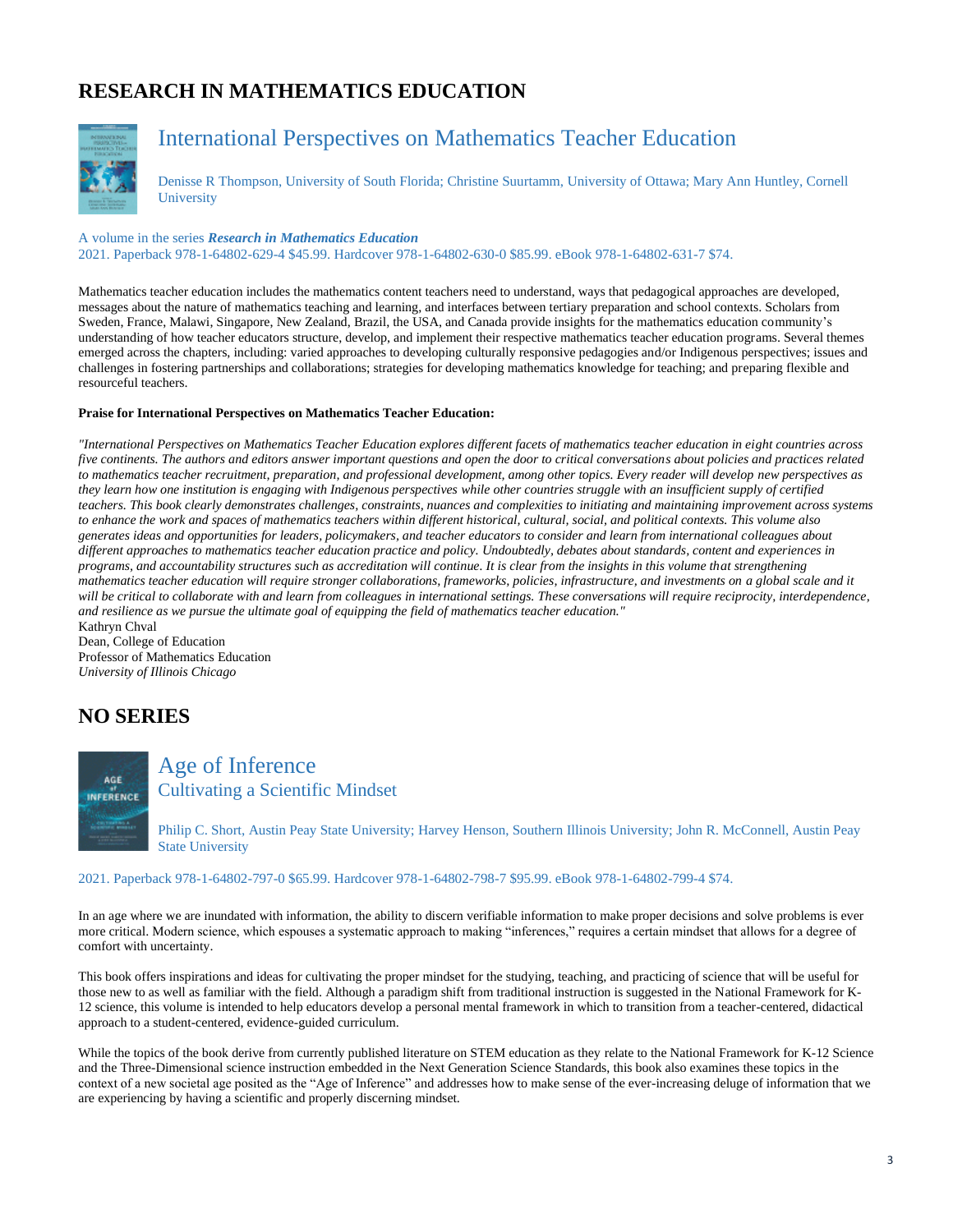#### **ENDORSEMENTS:**

*"This volume takes on one of the thorniest existential problems of our time, the contradiction between the exponentially growing amount of information that individuals have access to, and the diminished capacity of those individuals to understand it. Its chapters provide the reader with an introduction to the relationship between knowledge, science, and inference; needed new approaches to learning science in our new data rich world; and a discussion of what we can and must do to reduce or eliminate the growing gap between the inference have's and have nots. It is not too much to say that how we resolve the issues outlined in this volume will determine the future of our species on this planet."* — **Joseph L. Graves Jr.**, Professor of Biological Sciences North Carolina A&T State University, Fellow, American Association for the Advancement of Science: Biological Sciences, Author of: The Emperor's New Clothes: Biological Theories of Race at the Millennium

*"Big data is not enough for addressing dangers to the environment or tackling threats to democracy; we need the ability to draw sound inferences from the data. Cultivating a scientific mindset requires fundamental changes to the way we teach and learn. This important and well -written volume shows how."* — **Ashok Goel**, Professor of Computer Science and Human Centered Computing, Georgia Institute of Technology. Editor of AI Magazine Founding Editor of AAAI's Interactive AI Magazine

*"If you are a science teacher concerned about the implications of information overload, analysis paralysis, and intellectual complacency on our health, economic future, and democracy, then I recommend this book."* — **Michael Svec**, Professor for Physics and Astronomy Education, Furman University, Fulbright Scholar to Czech Republic



## Mathematics as the Science of Patterns Making the Invisible Visible to Students Through Teaching

Patrick M. Jenlink, Stephen F. Austin State University

2022. Paperback 978-1-64802-744-4 \$45.99. Hardcover 978-1-64802-745-1 \$85.99. eBook 978-1-64802-746-8 \$74.

Mathematics as the Science of Patterns: Making the Invisible Visible to Students through Teaching introduces the reader to a collection of thoughtful, research-based works by authors that represent current thinking about mathematics, mathematics education, and the preparation of mathematics teachers. Each chapter focuses on mathematics teaching and the preparation of teachers who will enter classrooms to instruct the next generation of students in mathematics.

The value of patterns to the teaching and learning of mathematics is well understood, both in terms of research and application. When we involve or appeal to pattern in teaching mathematics, it is usually because we are trying to help students to extract greater meaning, or enjoyment, or both, from the experience of learning environments within which they are occupied, and perhaps also to facilitate remembering. As a general skill it is thought that the ability to discern a pattern is a precursor to the ability to generalize and abstract, a skill essential in the early years of learning and beyond.

Research indicates that the larger problem in teaching mathematics does not lie primarily with students; rather it is with the teachers themselves. In order to make changes for students there first needs to be a process of change for teachers. Understanding the place of patterns in learning mathematics is a predicate to understanding how to teach mathematics and how to use pedagogical reasoning necessary in teaching mathematics. Importantly, the lack of distinction created by the pedagogical use of patterns is not immediately problematic to the student or the teacher. The deepseated cognitive patterns that both teachers and students bring to the classroom require change.

Chapter 1 opens the book with a focus on mathematics as the science of patterns and the importance of patterns in mathematical problem solving, providing the reader with an introduction. The authors of Chapter 2 revisit the work of Po lya and the development and implementation of problem solving in mathematics. In Chapter 3, the authors present an argument for core pedagogical content knowledge in mathematics teacher preparation. The authors of Chapter 4 focus on preservice teachers' patterns of conception as related to understanding number and operation. In Chapter 5 the authors examine the role of visual representation in exploring proportional reasoning, denoting the importance of helping learners make their thinking visible. The authors of Chapter 6 examine patterns and relationships, and the importance of each in assisting students' learning and development in mathematical understanding. The authors of Chapter 7 examine the use of worked examples as a scalable practice, with emphasis on the importance of worked examples in teaching fraction magnitude and computation is discussed. In Chapter 8, the authors expand on the zone of proximal development to investigate the potential of Zankov's Lesson in terms of students analyzing numerical equalities. The authors of Chapter 9 focus on high leverage mathematical practices in elementary pre-service teacher preparation, drawing into specific relief the APEX cycle to develop deep thinking. In Chapter 10, the author focuses on number talks and the engagement of students in mathematical reasoning, which provides opportunities for students to be sensemakers of mathematics. Chapter 11 presents an epilogue, focusing on the importance of recognizing the special nature of mathematics knowledge for teaching.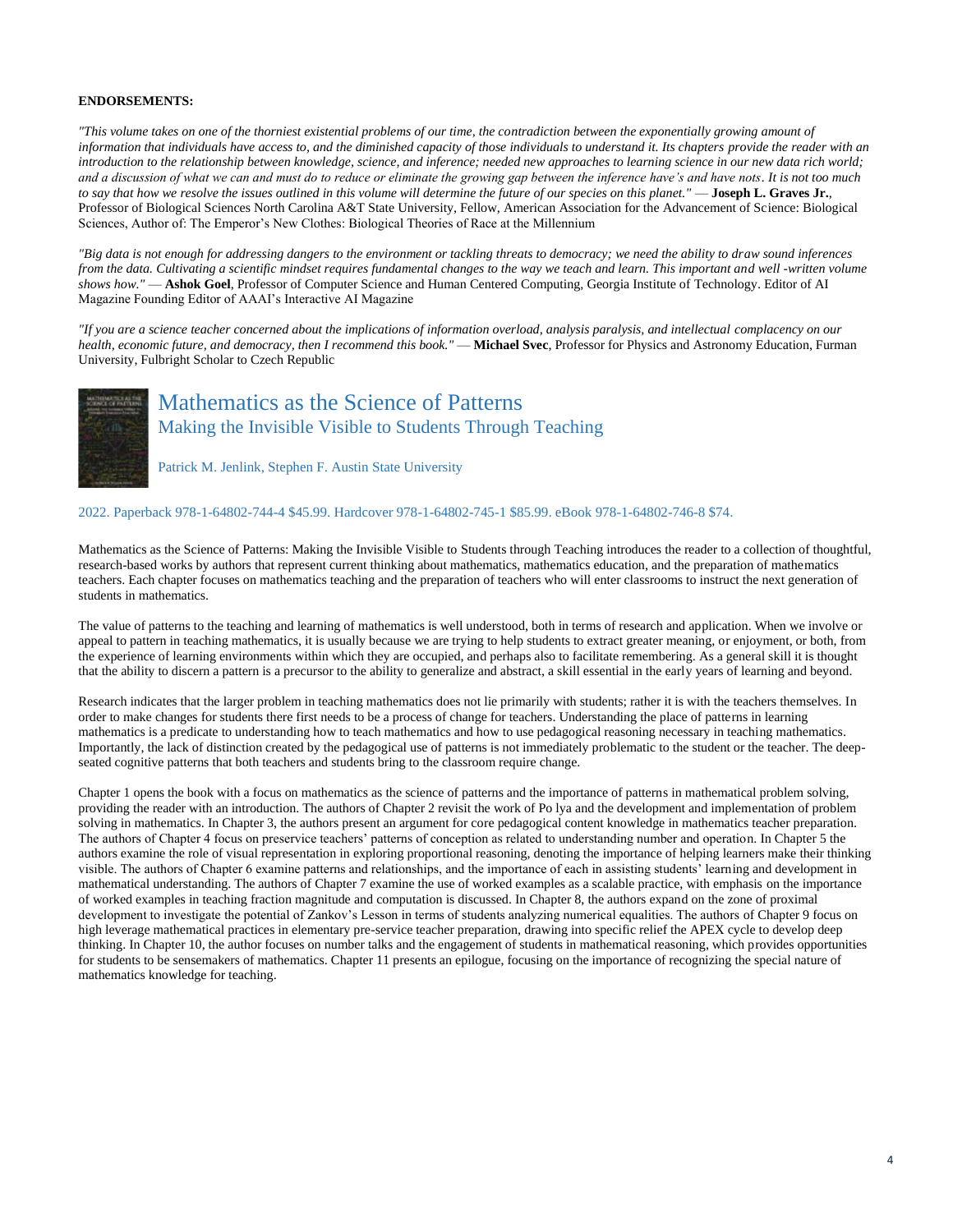# BACK LIST

| <b>Title</b>                                                                                                                                                                                                                                                                                                                                                                                                                                                           | Year | <b>Paperback</b>             | <b>Hardcover</b>             |
|------------------------------------------------------------------------------------------------------------------------------------------------------------------------------------------------------------------------------------------------------------------------------------------------------------------------------------------------------------------------------------------------------------------------------------------------------------------------|------|------------------------------|------------------------------|
| <b>Algebra for the Middle Grades</b><br>Francis Gardella, Hunter College-CUNY; Maria DeLucia, Middlesex County<br>College                                                                                                                                                                                                                                                                                                                                              | 2020 | \$45.99<br>978-1-64113-845-1 | \$85.99<br>978-1-64113-846-8 |
| The Inspirational Untold Stories of Secondary Mathematics Teachers<br>Alice F. Artzt, Queens College of the City University of New York; Frances R. 2020<br>Curcio, Queens College of the City University of New York                                                                                                                                                                                                                                                  |      | \$45.99<br>978-1-64802-201-2 | \$85.99<br>978-1-64802-202-9 |
| The Mathematics Teacher Education Partnership: The Power of a<br>Networked Improvement Community to Transform Secondary Mathematics<br><b>Teacher Preparation</b><br>W. Gary Martin, Auburn University; Brian R. Lawler, Kennesaw State<br>University; Alyson E. Lischka, Middle Tennessee State University; Wendy M.<br>Smith, University of Nebraska - Lincoln<br>Series: The Association of Mathematics Teacher Educators (AMTE)<br><b>Professional Book Series</b> | 2020 | \$65.99<br>978-1-64113-931-1 | \$95.99<br>978-1-64113-932-8 |
| Preparing STEM Teachers: The UTeach Replication Model<br>Joanne E. Goodell, Cleveland State University; Selma Koç, Cleveland State<br><b>University</b>                                                                                                                                                                                                                                                                                                                | 2020 | \$65.99<br>978-1-64802-166-4 | \$95.99<br>978-1-64802-167-1 |
| Researching Pedagogy and Practice with Canadian Mathematics<br><b>Teachers</b><br>David A Reid, Universitetet i Agder; Christine Suurtamm, University of<br>Ottawa; Annie Savard, McGill University; Elaine Simmt, University of Alberta; 2020<br>Dominic Manuel, University of Alberta; Lisa Lunney Borden, St. Francis<br>Xavier University; Richard Barwell, University of Ottawa<br>Series: Research in Mathematics Education                                      |      | \$45.99<br>978-1-64802-137-4 | \$85.99<br>978-1-64802-138-1 |
| Standards for Preparing Teachers of Mathematics: (color version)<br>Association of Mathematics Teacher Educators (AMTE)                                                                                                                                                                                                                                                                                                                                                | 2020 | \$69.99<br>9781641139991     | \$95.99<br>9781648020001     |
| Standards for Preparing Teachers of Mathematics: (black + white version)<br>Association of Mathematics Teacher Educators (AMTE)                                                                                                                                                                                                                                                                                                                                        | 2020 | \$59.99<br>9781641139960     | \$85.99<br>9781641139977     |
| American Educational History Journal: Volume 46 #1 & 2<br>Shirley Marie McCarther, University of Missouri-Kansas City<br>Series: American Educational History Journal                                                                                                                                                                                                                                                                                                  | 2019 | \$45.99<br>978-1-64113-800-0 | \$85.99<br>978-1-64113-801-7 |
| Culturally and Linguistically Diverse Learners and STEAM: Teachers and<br>Researchers Working in Partnership to Build a Better Tomorrow<br>Pamela Spycher, WestEd; Erin F. Haynes, Engage Language, LLC                                                                                                                                                                                                                                                                | 2019 | \$65.99<br>9781641136051     | \$95.99<br>9781641136068     |
| Equity in Mathematics Education: Addressing a Changing World<br>Constantinos Xenofontos, University of Stirling, UK<br>Series: Cognition, Equity & Society: International Perspectives                                                                                                                                                                                                                                                                                 | 2019 | \$45.99<br>9781641137287     | \$85.99<br>9781641137294     |
| Learning Mathematics Successfully: Raising Self-Efficacy in Students,<br><b>Teachers and Parents</b><br>Clark J Hickman; Helene J. Sherman                                                                                                                                                                                                                                                                                                                             | 2019 | \$45.99<br>9781641137379     | \$85.99<br>9781641137386     |
| Selected Writings from the Journal of the Saskatchewan Mathematics<br>Teachers' Society: Celebrating 50 years (1961-2011) of Vinculum<br>Egan J Chernoff, University of Saskatchewan; Gale L. Russell, University of<br>Regina; Bharath Sriraman, University of Montana<br>Series: The Montana Mathematics Enthusiast                                                                                                                                                  | 2019 | \$65.99<br>9781641135276     | \$95.99<br>9781641135283     |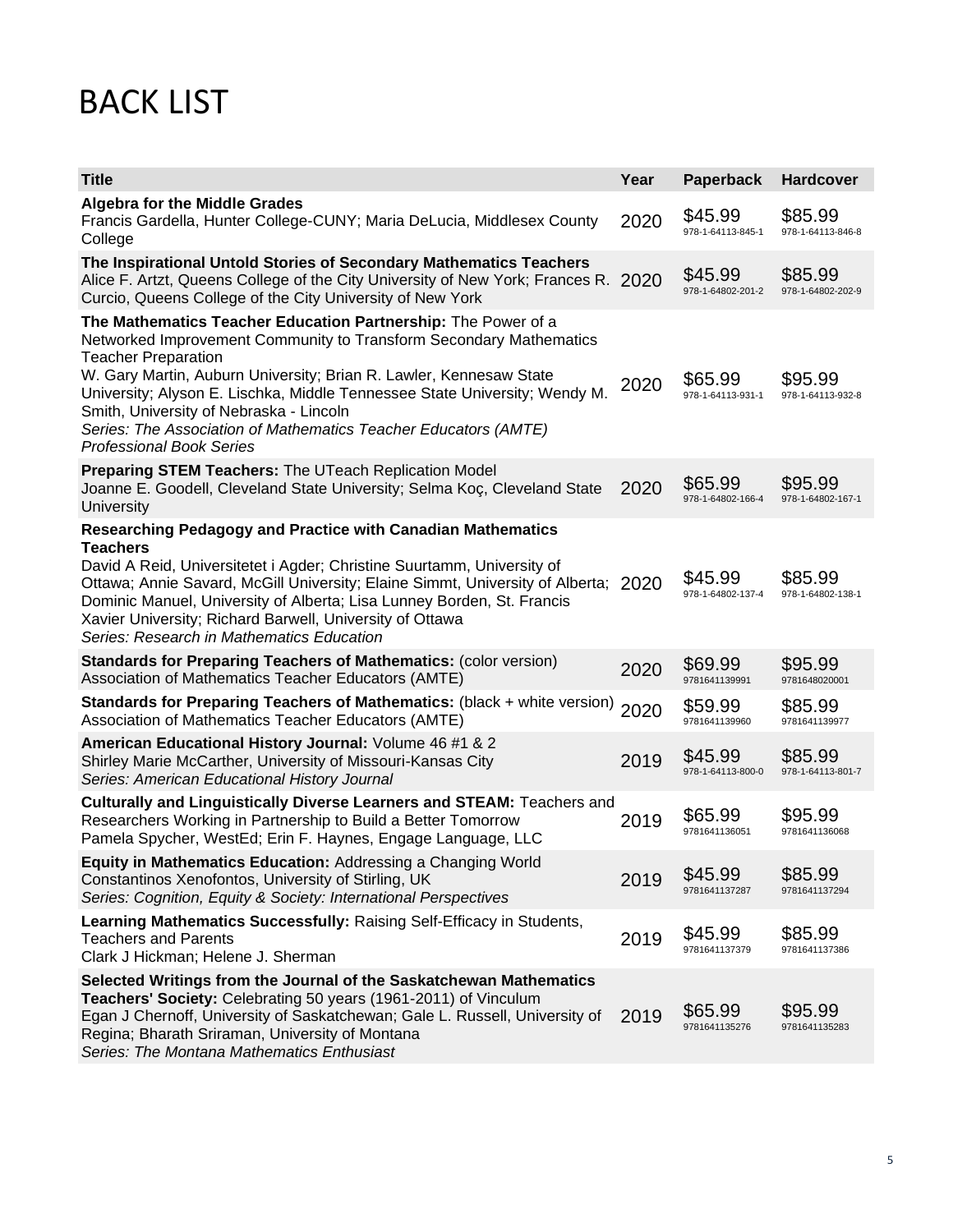| American Educational History Journal: Volume 45 # 1 & 2<br>Shirley Marie McCarther, University of Missouri-Kansas City<br>Series: American Educational History Journal                                                                                                                                                                                                | 2018 | \$45.99<br>978-1-64113-453-8 | \$85.99<br>978-1-64113-454-5 |
|-----------------------------------------------------------------------------------------------------------------------------------------------------------------------------------------------------------------------------------------------------------------------------------------------------------------------------------------------------------------------|------|------------------------------|------------------------------|
| <b>Facilitator's Guidebook for Use of Mathematics Situations in</b><br><b>Professional Learning</b><br>Rose Mary Zbiek, Pennsylvania State University; Glendon W. Blume, The<br>Pennsylvania State University; M. Kathleen Heid, The Pennsylvania State<br>University                                                                                                 | 2018 | \$32.99<br>978-1-64113-079-0 | \$64.99<br>978-1-64113-080-6 |
| <b>How Students Think When Doing Algebra</b><br>Steve Rhine, Pacific University; Rachel Harrington, Western Oregon<br>University; Colin Starr, Willamette University                                                                                                                                                                                                  | 2018 | \$45.99<br>978-1-64113-411-8 | \$85.99<br>978-1-64113-412-5 |
| <b>International Perspectives on Mathematics Curriculum</b><br>Denisse R Thompson, University of South Florida; Mary Ann Huntley, Cornell<br>University; Christine Suurtamm, University of Ottawa<br>Series: Research in Mathematics Education                                                                                                                        | 2018 | \$45.99<br>978-1-64113-043-1 | \$85.99<br>978-1-64113-044-8 |
| <b>Problems in Algebra for Teachers</b><br>Alexander Karp, Teachers College, Columbia University; Julia Viro, Stony<br><b>Brook University</b>                                                                                                                                                                                                                        | 2018 | \$45.99<br>9781641133951     | \$85.99<br>9781641133968     |
| A Quiet Revolution: One District's Story of Radical Curricular Change in<br><b>High School Mathematics</b><br>Michael D. Steele, University of Wisconsin-Milwaukee; Craig Huhn, Holt (MI)<br><b>High School</b>                                                                                                                                                       | 2018 | \$45.99<br>9781641131810     | \$85.99<br>9781641131827     |
| <b>Using Classification and Regression Trees: A Practical Primer</b><br>Xin Ma, University of Kentucky                                                                                                                                                                                                                                                                | 2018 | \$45.99<br>978-1-64113-237-4 | \$85.99<br>978-1-64113-238-1 |
| Write On! Math: Note Taking Strategies That Increase Understanding and<br><b>Achievement 3rd Edition</b><br><b>Robert Gerver</b>                                                                                                                                                                                                                                      | 2018 | \$45.99<br>978-1-64113-197-1 | \$85.99<br>978-1-64113-198-8 |
| American Educational History Journal: Volume 44 # 1 & 2<br>Donna M. Davis, University of Missouri - Kansas City<br>Series: American Educational History Journal                                                                                                                                                                                                       | 2017 | \$45.99<br>978-1-64113-040-0 | \$85.99<br>978-1-64113-041-7 |
| <b>Building Support for Scholarly Practices in Mathematics Methods</b><br>Signe E. Kastberg, Purdue University; Andrew M. Tyminski, Clemson<br>University; Alyson E. Lischka, Middle Tennessee State University; Wendy B.<br>Sanchez, Kennesaw State University<br>Series: The Association of Mathematics Teacher Educators (AMTE)<br><b>Professional Book Series</b> | 2017 | \$45.99<br>978-1-64113-025-7 | \$85.99<br>978-1-64113-026-4 |
| Elementary Mathematics Specialists: Developing, Refining, and Examining<br>Programs That Support Mathematics Teaching and Learning<br>Maggie B. McGatha, University of Louisville; Nicole R. Rigelman, Portland<br><b>State University</b><br>Series: The Association of Mathematics Teacher Educators (AMTE)<br><b>Professional Book Series</b>                      | 2017 | \$45.99<br>9781681238227     | \$85.99<br>9781681238234     |
| Metacognitive Knowledge: Development, Application, and Improvement<br>Joke van Velzen                                                                                                                                                                                                                                                                                 | 2017 | \$45.99<br>978-1-64113-022-6 | \$85.99<br>978-1-64113-023-3 |
| Out-of-School-Time STEM Programs for Females: Implications for<br>Research and Practice Volume I: Longer-Term Programs<br>Lynda R. Wiest, University of Nevada; Jafeth E. Sanchez, University of<br>Nevada; Heather Glynn Crawford-Ferre, University of Nevada<br>Series: Out-of-School-Time STEM Programs for Females: Implications for<br>Poncarab and Drastica     | 2017 | \$45.99<br>9781681238432     | \$85.99<br>9781681238449     |

*Research and Practice*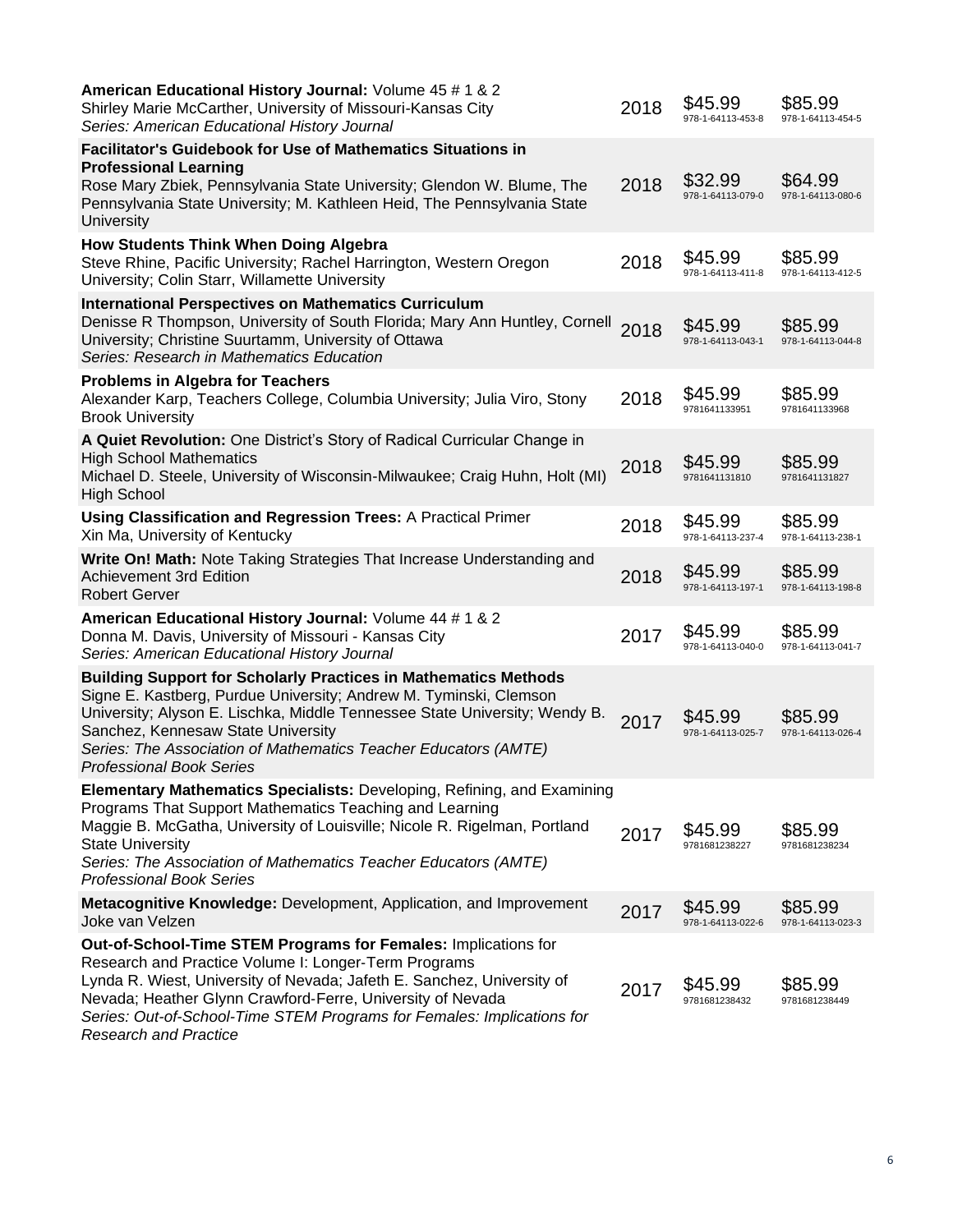| Reflecting the World: A Guide to Incorporating Equity in Mathematics<br><b>Teacher Education</b><br>Mathew D. Felton-Koestler, Ohio University; Ksenija Simic-Muller, Pacific<br>Lutheran University; José María Menéndez, Pima Community College                                                                                                                                                                                                                                                                                                | 2017 | \$45.99<br>9781681237671     | \$85.99<br>9781681237688     |
|--------------------------------------------------------------------------------------------------------------------------------------------------------------------------------------------------------------------------------------------------------------------------------------------------------------------------------------------------------------------------------------------------------------------------------------------------------------------------------------------------------------------------------------------------|------|------------------------------|------------------------------|
| Writing Math Research Papers - 5th Ed.: A Guide for High School Students<br>and Instructors<br><b>Robert Gerver</b>                                                                                                                                                                                                                                                                                                                                                                                                                              | 2017 | \$45.99<br>978-1-64113-110-0 | \$85.99<br>978-1-64113-111-7 |
| American Educational History Journal: Volume 43 # 1 & 2<br>Donna M. Davis, University of Missouri - Kansas City<br>Series: American Educational History Journal                                                                                                                                                                                                                                                                                                                                                                                  | 2016 | \$45.99<br>9781681236070     | \$85.99<br>9781681236087     |
| <b>Cases for Mathematics Teacher Educators: Facilitating Conversations</b><br>about Inequities in Mathematics Classrooms<br>Dorothy Y. White, University of Georgia; Sandra Crespo, Michigan State<br>University; Marta Civil, The University of Arizona<br>Series: The Association of Mathematics Teacher Educators (AMTE)<br><b>Professional Book Series</b>                                                                                                                                                                                   | 2016 | \$65.99<br>9781681236254     | \$95.99<br>9781681236261     |
| Critical Mathematics Education: Theory, Praxis and Reality<br>Paul Ernest, University of Exeter, UK; Bharath Sriraman, University of<br>Montana; Nuala Ernest<br>Series: Cognition, Equity & Society: International Perspectives                                                                                                                                                                                                                                                                                                                 | 2016 | \$45.99<br>978-1-68123-259-1 | \$85.99<br>978-1-68123-260-7 |
| <b>Digital Curricula in School Mathematics</b><br>Meg Bates, The University of Chicago; Zalman Usiskin, The University of<br>Chicago<br>Series: Research in Mathematics Education                                                                                                                                                                                                                                                                                                                                                                | 2016 | \$45.99<br>9781681234113     | \$85.99<br>9781681234120     |
| The Mathematics Education of Elementary Teachers: Issues and<br><b>Strategies for Content Courses</b><br>Lynn C. Hart, Georgia State University, USA; Susan Oesterle, Douglas<br>College, Canada; Susan Swars Auslander, Georgia State University, USA;<br>Ann Kajander, Lakehead University, Canada                                                                                                                                                                                                                                             | 2016 | \$45.99<br>9781681235721     | \$85.99<br>9781681235738     |
| Selected writings from the Journal of the British Columbia Association<br>of Mathematics Teachers: Celebrating 50 years of Vector<br>Egan J Chernoff, University of Saskatchewan; Peter Liljedahl, Simon Fraser<br>University; Sean Chorney, Simon Fraser University<br>Series: The Montana Mathematics Enthusiast                                                                                                                                                                                                                               | 2016 | \$65.99<br>9781681233017     | \$95.99<br>9781681233024     |
| American Educational History Journal: Volume 42 # 1-2<br>Donna M. Davis, University of Missouri - Kansas City<br>Series: American Educational History Journal                                                                                                                                                                                                                                                                                                                                                                                    | 2015 | \$45.99<br>9781681232652     | \$85.99<br>9781681232669     |
| Cases in Mathematics Teacher Education: Tools for Developing<br>Knowledge Needed for Teaching<br>Margaret S. Smith; Susan N. Friel<br>Series: The AMTE Monograph Series                                                                                                                                                                                                                                                                                                                                                                          | 2015 | \$45.99<br>9781623969479     |                              |
| <b>Contemporary Perspectives in Data Mining, Volume 2</b><br>Kenneth D. Lawrence, New Jersey Institute of Technology; Ronald Klimberg,<br>Saint Joseph's University<br>Series: Contemporary Perspectives in Data Mining                                                                                                                                                                                                                                                                                                                          | 2015 | \$45.99<br>978-1-68123-087-0 | \$85.99<br>978-1-68123-088-7 |
| The First Sourcebook on Asian Research in Mathematics Education - 2<br>Volumes: China, Korea, Singapore, Japan, Malaysia and India<br>Bharath Sriraman, University of Montana; Jinfa Cai, University of Delaware;<br>Kyeonghwa Lee, Seoul National University; Lianghuo Fan, University of<br>Southampton (UK); Yoshinori Shimizu, University of Tsukuba; Chap Sam<br>Lim, Universiti Sains Malaysia; K. Subramaniam, Tata Institute of<br><b>Fundamental Research</b><br>Series: International Sourcebooks in Mathematics and Science Education | 2015 | \$300<br>9781681232775       | \$400<br>9781681232782       |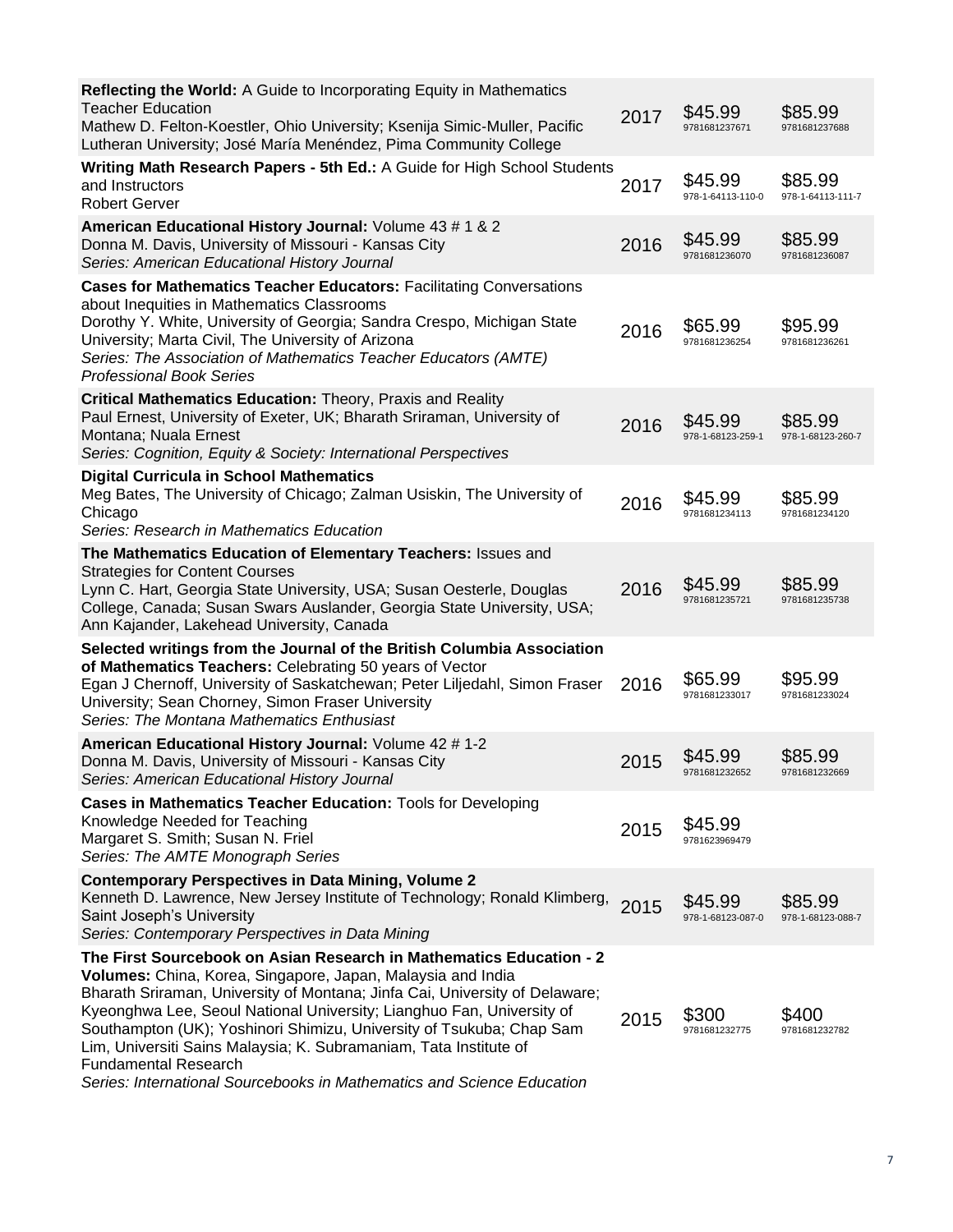| <b>Inquiry into Mathematics Teacher Education</b><br>Fran Arbaugh; P. Mark Taylor<br>Series: The AMTE Monograph Series                                                                                                                                                                                         | 2015 | \$45.99<br>9781623969493     |                              |
|----------------------------------------------------------------------------------------------------------------------------------------------------------------------------------------------------------------------------------------------------------------------------------------------------------------|------|------------------------------|------------------------------|
| Mathematical Understanding for Secondary Teaching: A Framework and<br><b>Classroom-Based Situations</b><br>M. Kathleen Heid, The Pennsylvania State University; Patricia S. Wilson,<br>University of Georgia; Glendon W. Blume, The Pennsylvania State University                                              | 2015 | \$59.99<br>978-1-68123-113-6 | \$89.99<br>978-1-68123-114-3 |
| Mathematics Teaching: Putting Research into Practice at All Levels<br>Johnny W. Lott; Jennifer Luebeck<br>Series: The AMTE Monograph Series                                                                                                                                                                    | 2015 | \$45.99<br>9781623969530     |                              |
| Middle Math: Improving the Undergraduate Preparation of Teachers of<br><b>Middle Grades Mathematics</b><br>Mary B. Eron; Sidney L. Rachlin<br>Series: The AMTE Monograph Series                                                                                                                                | 2015 | \$45.99<br>9781623969431     |                              |
| Refractions of Mathematics Education: Festschrift for Eva Jablonka<br>Christer Bergsten, Linkoepings Universitet, Sweden; Bharath Sriraman,<br>University of Montana<br>Series: Cognition, Equity & Society: International Perspectives                                                                        | 2015 | \$45.99<br>978-1-68123-029-0 | \$85.99<br>978-1-68123-030-6 |
| Scholarly Practices and Inquiry in the Preparation of Mathematics<br><b>Teachers</b><br>Denise S. Mewborn, University of Georgia; Hollylynne S. Lee<br>Series: The AMTE Monograph Series                                                                                                                       | 2015 | \$45.99<br>9781623969516     |                              |
| What Mathematics Do Students Know and How is that Knowledge<br><b>Changing?:</b> Evidence from the National Assessment of Educational<br>Progress<br>Peter Kloosterman, Indiana University; Doris Mohr, University of Southern<br>Indiana; Crystal Walcott, Indiana University Purdue University Columbus      | 2015 | \$45.99<br>978-1-68123-200-3 | \$85.99<br>978-1-68123-201-0 |
| The Work of Mathematics Teacher Educators: Exchanging Ideas for<br><b>Effective Practice</b><br>Kathleen Lynch-Davis; Robin L. Rider<br>Series: The AMTE Monograph Series                                                                                                                                      | 2015 | \$45.99<br>9781623969417     |                              |
| The Work of Mathematics Teacher Educators: Continuing the<br>Conversation - 2006<br>Kathleen Lynch-Davis; Robin L. Rider<br>Series: The AMTE Monograph Series                                                                                                                                                  | 2015 | \$45.99<br>9781623969455     |                              |
| American Educational History Journal: Volume 41 #1 & 2<br>Paul J. Ramsey, Eastern Michigan University<br>Series: American Educational History Journal                                                                                                                                                          | 2014 | \$65.99<br>9781623967895     | \$95.99<br>9781623967901     |
| <b>Critique as Uncertainty</b><br>Ole Skovsmose<br>Series: The Montana Mathematics Enthusiast                                                                                                                                                                                                                  | 2014 | \$45.99<br>9781623967536     | \$85.99<br>9781623967543     |
| <b>Emerging Perspectives on Gesture and Embodiment in Mathematics</b><br>Laurie D. Edwards, St. Mary's College of California; Francesca Ferrara,<br>Università di Torino, Italy; Deborah Moore-Russo, SUNY, University at<br><b>Buffalo</b><br>Series: Cognition, Equity & Society: International Perspectives | 2014 | \$45.99<br>9781623965532     | \$85.99<br>9781623965549     |
| Enacted Mathematics Curriculum: A Conceptual Framework and Research<br><b>Needs</b><br>Denisse R Thompson, University of South Florida; Zalman Usiskin, The<br>University of Chicago                                                                                                                           | 2014 | \$45.99<br>9781623965839     | \$85.99<br>9781623965846     |
| Learning Over Time: Learning Trajectories in Mathematics Education<br>Alan P. Maloney, North Carolina State University; Jere Confrey, North<br>Carolina State University; Kenny H. Nguyen, Catlin Gabel School                                                                                                 | 2014 | \$45.99<br>9781623965686     | \$85.99<br>9781623965693     |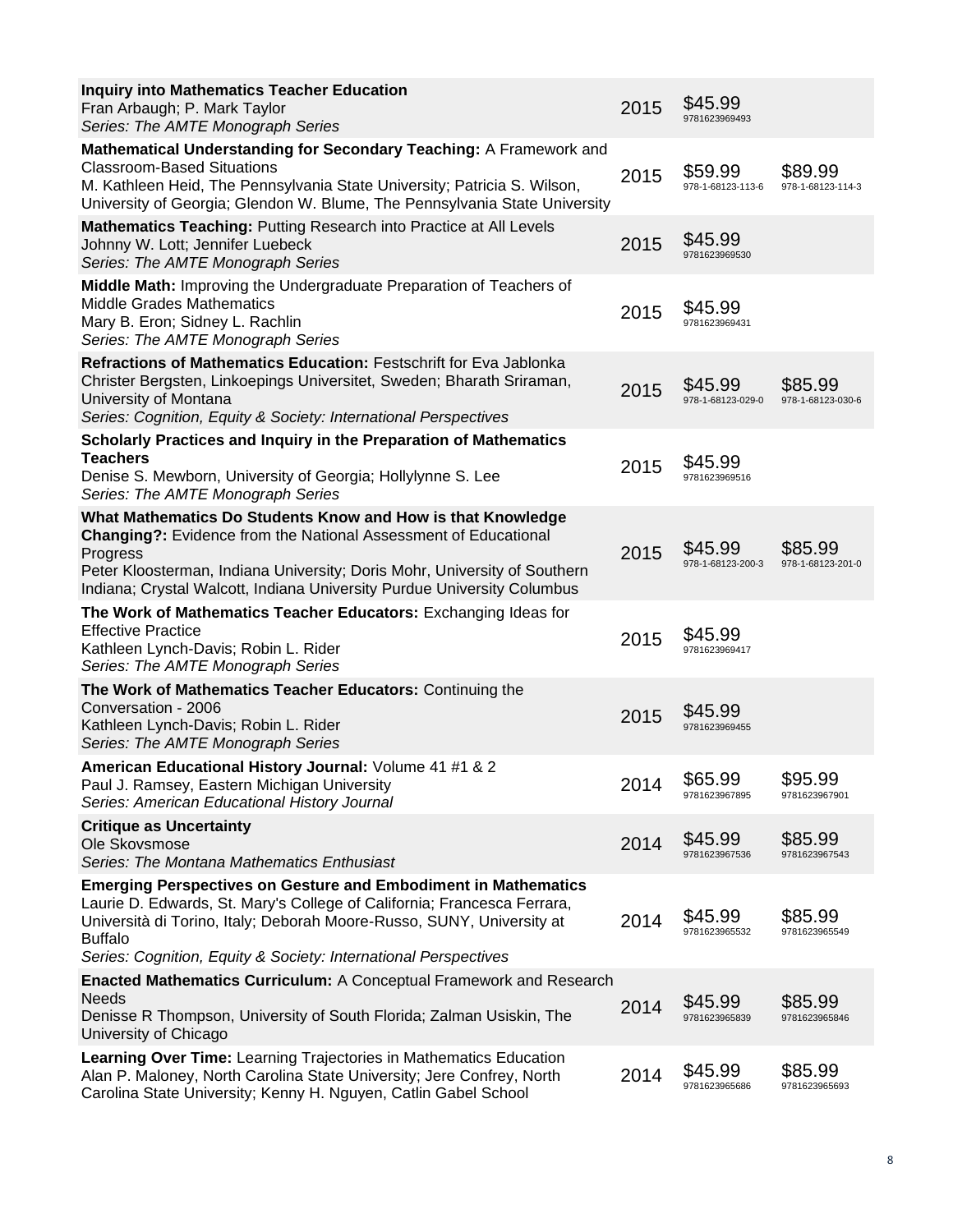| Mathematics in Middle and Secondary School: A Problem Solving<br>Approach<br>Alexander Karp, Teachers College, Columbia University; Nicholas<br>Wasserman, Teachers College, Columbia University                                                                                                                                                                                                                                                                                                                                                  | 2014 | \$65.99<br>9781623968120     | \$95.99<br>9781623968137     |
|---------------------------------------------------------------------------------------------------------------------------------------------------------------------------------------------------------------------------------------------------------------------------------------------------------------------------------------------------------------------------------------------------------------------------------------------------------------------------------------------------------------------------------------------------|------|------------------------------|------------------------------|
| Selected writings from the Journal of the Mathematics Council of the<br>Alberta Teachers' Association: Celebrating 50 years (1962-2012) of delta-<br>Κ<br>Egan J Chernoff, University of Saskatchewan; Gladys Sterenberg, Mount<br><b>Royal University</b><br>Series: The Montana Mathematics Enthusiast                                                                                                                                                                                                                                          | 2014 | \$65.99<br>9781623967000     | \$95.99<br>9781623967017     |
| <b>STEM and the City: A Report on STEM Education in the Great American</b><br>Urban Public School System<br>Clair T. Berube, Hampton University                                                                                                                                                                                                                                                                                                                                                                                                   | 2014 | \$45.99<br>9781623966379     | \$85.99<br>9781623966386     |
| Writing Math Research Papers - 4th Edition: A Guide for High School<br><b>Students and Instructors</b><br><b>Robert Gerver</b>                                                                                                                                                                                                                                                                                                                                                                                                                    | 2014 | \$45.99<br>9781623968632     | \$69.99<br>9781623968649     |
| Abstracts of The First Sourcebook on Asian Research in Mathematics<br>Education: China, Korea, Singapore, Japan, Malaysia and India<br>Bharath Sriraman, University of Montana; Jinfa Cai, University of Delaware;<br>Kyeonghwa Lee, Seoul National University; Lianghuo Fan, University of<br>Southampton (UK); Yoshinori Shimizu, University of Tsukuba; Chap Sam<br>Lim, Universiti Sains Malaysia; K. Subramaniam, Tata Institute of<br><b>Fundamental Research</b><br>Series: International Sourcebooks in Mathematics and Science Education | 2013 | \$29.99<br>978-1-61735-825-8 | \$39.99<br>978-1-61735-826-5 |
| American Educational History Journal: Volume 40 #1 & 2<br>Paul J. Ramsey, Eastern Michigan University<br>Series: American Educational History Journal                                                                                                                                                                                                                                                                                                                                                                                             | 2013 | \$65.99<br>978-1-62396-421-4 | \$95.99<br>978-1-62396-422-1 |
| The Brilliance of Black Children in Mathematics<br>Jacqueline Leonard, University of Wyoming; Danny B. Martin, University of<br>Illinois at Chicago                                                                                                                                                                                                                                                                                                                                                                                               | 2013 | \$45.99<br>9781623960797     | \$85.99<br>9781623960803     |
| <b>Contemporary Perspectives in Data Mining, Volume 1</b><br>Kenneth D. Lawrence, New Jersey Institute of Technology; Ronald Klimberg,<br>Saint Joseph's University<br>Series: Contemporary Perspectives in Data Mining                                                                                                                                                                                                                                                                                                                           | 2013 | \$45.99<br>9781623960551     | \$85.99<br>9781623960568     |
| The Development of Teaching Expertise from an International<br><b>Perspective</b><br>Su Liang, California State University - San Bernardino<br>Series: The Montana Mathematics Enthusiast                                                                                                                                                                                                                                                                                                                                                         | 2013 | \$45.99<br>9781623963767     | \$85.99<br>9781623963774     |
| <b>Elementary Mathematics in Context</b><br><b>Charlene Sheets</b>                                                                                                                                                                                                                                                                                                                                                                                                                                                                                | 2013 | \$45.99<br>9781623963798     | \$85.99<br>9781623963804     |
| Mathematics Teacher Education in the Public Interest: Equity and Social<br>Justice<br>Laura J. Jacobsen, Radford University; Jean Mistele, Radford University;<br>Bharath Sriraman, University of Montana<br>Series: Cognition, Equity & Society: International Perspectives                                                                                                                                                                                                                                                                      | 2013 | \$45.99<br>9781617359682     | \$85.99<br>9781617359699     |
| Structural Equation Modeling: A Second Course (2nd ed.)<br>Gregory R. Hancock, University of Maryland; Ralph O. Mueller, University of<br>Hartford<br>Series: Quantitative Methods in Education and the Behavioral Sciences:<br>Issues, Research, and Teaching                                                                                                                                                                                                                                                                                    | 2013 | \$75.99<br>9781623962449     | \$125.99<br>9781623962456    |
| <b>WRITE ON! MATH: Taking Better Notes in Math Class</b><br><b>Robert Gerver</b>                                                                                                                                                                                                                                                                                                                                                                                                                                                                  | 2013 | \$29.99<br>978-1-62396-406-1 | \$49.99<br>978-1-62396-407-8 |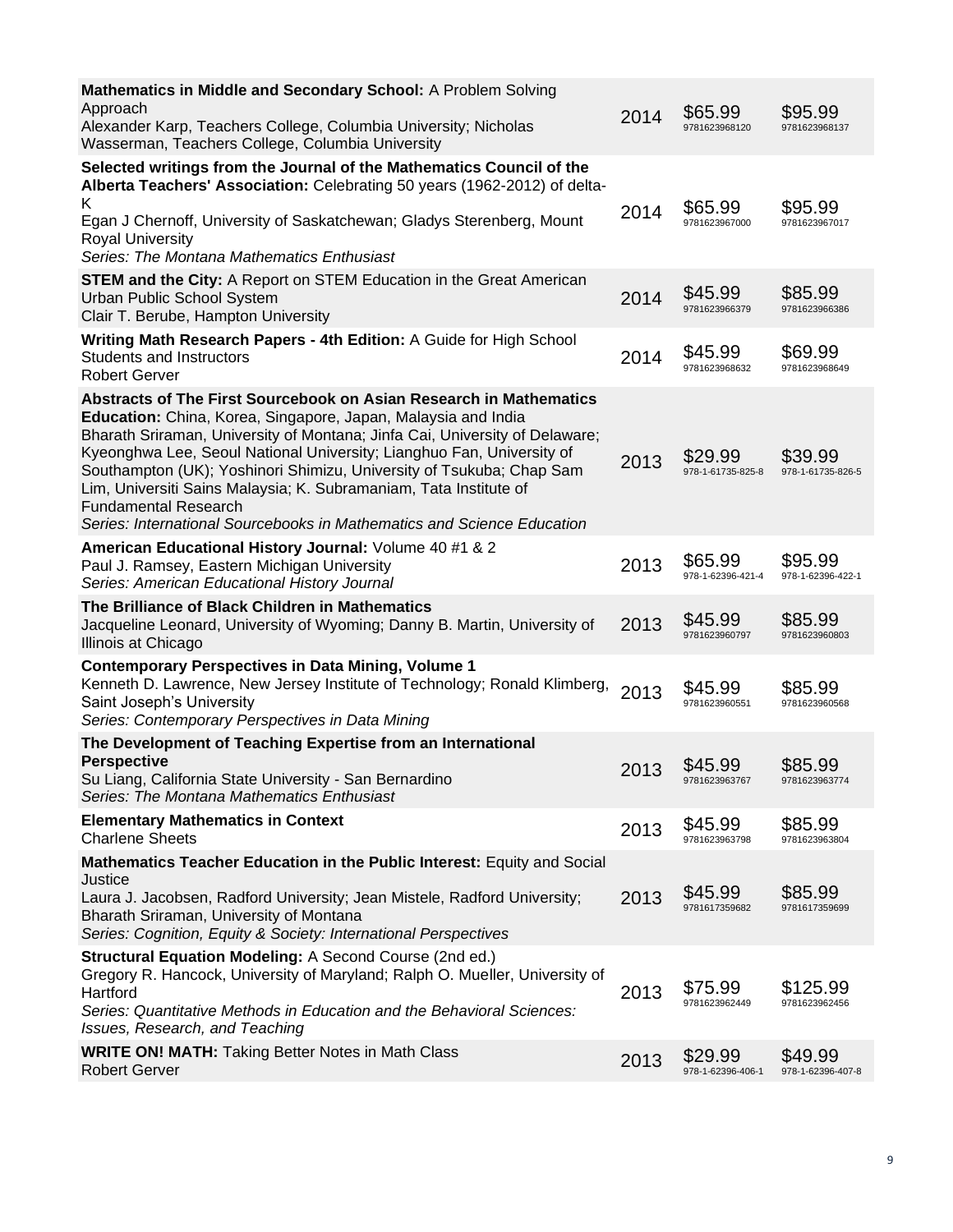| <b>Writing Math Research Papers: A Guide for Students and Instructors</b><br><b>Robert Gerver</b>                                                                                                                                                                                                                                                                                                                                                                                                                         | 2013 | \$45.99<br>9781623962395      |                               |
|---------------------------------------------------------------------------------------------------------------------------------------------------------------------------------------------------------------------------------------------------------------------------------------------------------------------------------------------------------------------------------------------------------------------------------------------------------------------------------------------------------------------------|------|-------------------------------|-------------------------------|
| American Educational History Journal: Volume 39 #1 & 2<br>Paul J. Ramsey, Eastern Michigan University<br>Series: American Educational History Journal                                                                                                                                                                                                                                                                                                                                                                     | 2012 | \$65.99<br>9781623960070      | \$95.99<br>9781623960087      |
| Approaches to Studying the Enacted Mathematics Curriculum<br>Dan Heck, Horizon Research, Inc.; Kathryn Chval, University of Missouri; Iris<br>Weiss, Horizon Research, Inc.; Steven W. Ziebarth, Western Michigan<br><b>Univeristy</b><br>Series: Research in Mathematics Education                                                                                                                                                                                                                                       | 2012 | \$45.99<br>978-1-61735-877-7  | \$85.99<br>978-1-61735-878-4  |
| <b>Crossroads in the History of Mathematics and Mathematics Education</b><br>Bharath Sriraman, University of Montana<br>Series: The Montana Mathematics Enthusiast                                                                                                                                                                                                                                                                                                                                                        | 2012 | \$45.99<br>978-1-61735-704-6  | \$85.99<br>978-1-61735-705-3  |
| Latinos/as and Mathematics Education: Research on Learning and<br>Teaching in Classrooms and Communities<br>Kip Téllez, University of California, Santa Cruz; Judit N. Moschkovich,<br>University of California at Santa Cruz; Marta Civil, The University of Arizona<br>Series: Research in Educational Diversity and Excellence                                                                                                                                                                                         | 2011 | \$45.99<br>978-1-61735-420-5  | \$85.99<br>978-1-61735-421-2  |
| <b>Relearning Mathematics: A Challenge for Prospective Elementary School</b><br><b>Teachers</b><br>Rina Zazkis, Simon Fraser University                                                                                                                                                                                                                                                                                                                                                                                   | 2011 | \$45.99<br>978-1-61735-487-8  | \$85.99<br>978-1-61735-488-5  |
| <b>Discrete Mathematics For Teachers</b><br>Ed Wheeler, Gordon College; Jim Brawner, Armstrong Atlantic State<br>University                                                                                                                                                                                                                                                                                                                                                                                               | 2010 | \$50<br>978-1-61735-026-9     |                               |
| The First Sourcebook on Nordic Research in Mathematics<br>Education: Norway, Sweden, Iceland, Denmark and contributions from<br>Finland<br>Bharath Sriraman, University of Montana; Christer Bergsten, Linkoepings<br>Universitet, Sweden; Simon Goodchild, University of Agder, Norway;<br>Gudbjorg Palsdottir, University of Iceland; Bettina Dahl Søndergaard, Aarhus<br>University, Denmark; Lenni Haapasalo, University of Eastern Finland<br>Series: International Sourcebooks in Mathematics and Science Education | 2010 | \$299.99<br>978-1-61735-098-6 | \$399.99<br>978-1-61735-099-3 |
| A Five-Year Study of the First Edition of the Core-Plus Mathematics<br><b>Curriculum</b><br>Harold Schoen; Steven W. Ziebarth, Western Michigan Univeristy; Christian<br>R. Hirsch, Western Michigan University; Allison BrckaLorenz<br>Series: Research in Mathematics Education                                                                                                                                                                                                                                         | 2010 | \$65.99<br>978-1-60752-413-7  | \$95.99<br>978-1-60752-414-4  |
| <b>Future Curricular Trends in School Algebra And Geometry: Proceedings</b><br>of A Conference<br>Zalman Usiskin, The University of Chicago; Kathleen Andersen; Nicole Zotto<br>Series: Research in Mathematics Education                                                                                                                                                                                                                                                                                                 | 2010 | \$45.99<br>978-1-61735-006-1  | \$85.99<br>978-1-61735-007-8  |
| Interdisciplinarity for the 21st Century: Proceedings of the 3rd<br>International Symposium on Mathematics and its connections to the Arts and<br>Sciences, Moncton 2009<br>Bharath Sriraman, University of Montana; Viktor Freiman, University of<br>Moncton<br>Series: The Montana Mathematics Enthusiast                                                                                                                                                                                                               | 2010 | \$65.99<br>978-1-61735-218-8  | \$95.99<br>978-1-61735-219-5  |
| <b>International Perspectives on Gender and Mathematics Education</b><br>Helen J. Forgasz, Monash University; Joanne Rossi Becker, San Jose State<br>University; Kyeonghwa Lee, Seoul National University; Olof Steinthorsdottir,<br>University of North Carolina- Chapel Hill<br>Series: Cognition, Equity & Society: International Perspectives                                                                                                                                                                         | 2010 | \$65.99<br>978-1-61735-041-2  | \$95.99<br>978-1-61735-042-9  |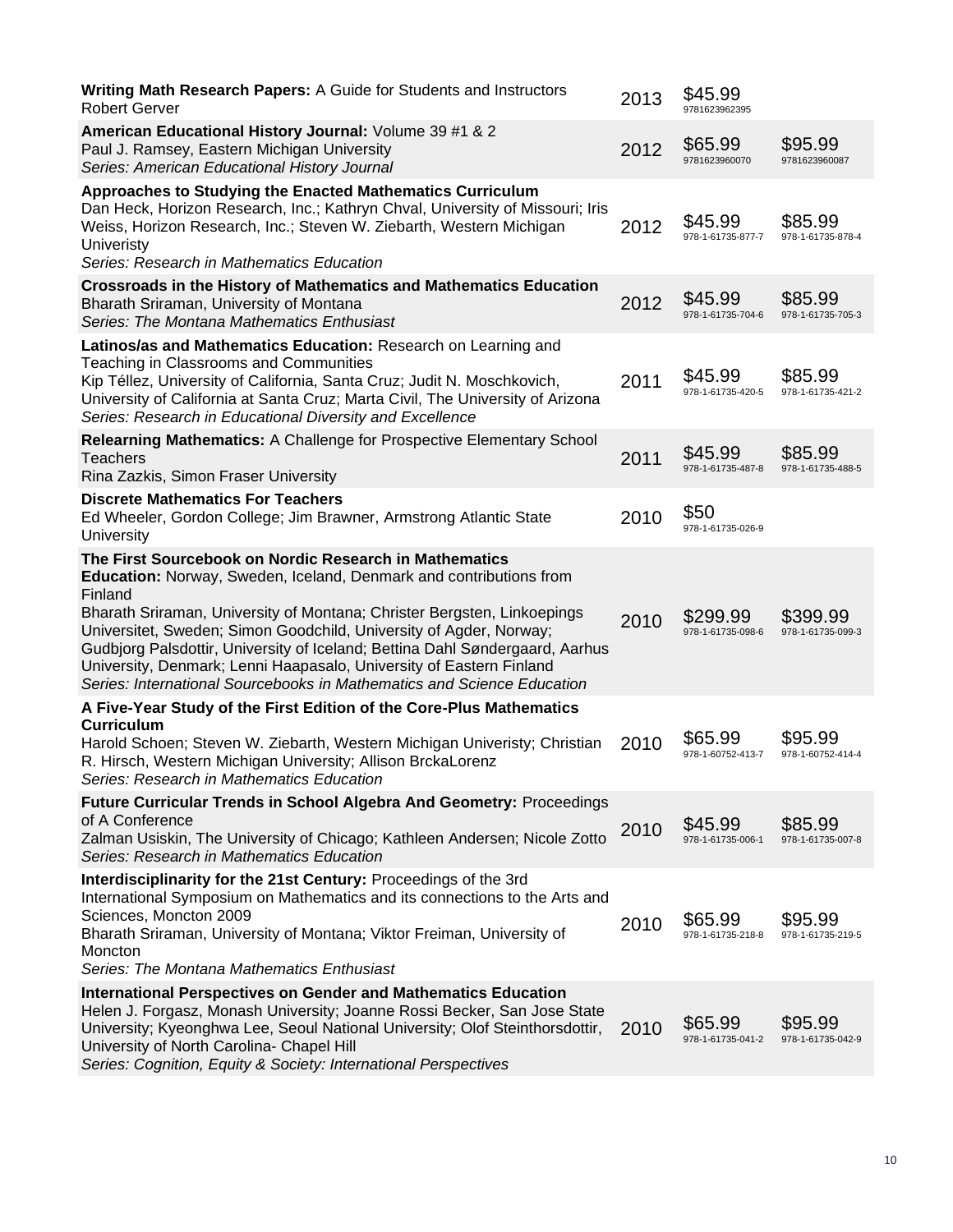| Language and Mathematics Education: Multiple Perspectives and<br><b>Directions for Research</b><br>Judit N. Moschkovich, University of California at Santa Cruz<br>Series: Research in Mathematics Education                                                                                                | 2010 | \$45.99<br>978-1-61735-159-4 | \$85.99<br>978-1-61735-160-0 |
|-------------------------------------------------------------------------------------------------------------------------------------------------------------------------------------------------------------------------------------------------------------------------------------------------------------|------|------------------------------|------------------------------|
| The Role of Mathematics Discourse in Producing Leaders of Discourse<br>Libby Knott, Washington State University<br>Series: The Montana Mathematics Enthusiast                                                                                                                                               | 2010 | \$45.99<br>978-1-60752-282-9 | \$85.99<br>978-1-60752-283-6 |
| Topics in Mathematics for Elementary Teachers: A Technology-Enhanced<br><b>Experiential Approach</b><br>Sergei Abramovich, State University of New York at Potsdam                                                                                                                                          | 2010 | \$45.99<br>978-1-60752-460-1 | \$85.99<br>978-1-60752-461-8 |
| <b>Unpacking Pedagogy: New Perspectives for Mathematics</b><br>Margaret Walshaw, Massey University, New Zealand<br>Series: Cognition, Equity & Society: International Perspectives                                                                                                                          | 2010 | \$45.99<br>978-1-60752-427-4 | \$85.99<br>978-1-60752-428-1 |
| Variability is the Rule: A Companion Analysis of K-8 State Mathematics<br>Standards<br>John P. Smith, Michigan State University<br>Series: Research in Mathematics Education                                                                                                                                | 2010 | \$45.99<br>978-1-61735-197-6 | \$85.99<br>978-1-61735-198-3 |
| <b>Critical Issues in Mathematics Education</b><br>Paul Ernest, University of Exeter, UK; Brian Greer, Portland State University;<br>Bharath Sriraman, University of Montana<br>Series: The Montana Mathematics Enthusiast                                                                                  | 2009 | \$65.99<br>978-1-60752-039-9 | \$95.99<br>978-1-60752-040-5 |
| English Language Learners and Math: Discourse, Participation, and<br>Community in Reform-Oriented, Middle School Mathematics Classes<br>Holly Hansen-Thomas, Texas Woman's University                                                                                                                       | 2009 | \$45.99<br>978-1-60752-148-8 | \$85.99<br>978-1-60752-149-5 |
| Interdisciplinarity, Creativity, and Learning: Mathematics with Literature,<br>Paradoxes, History, Technology, and Modeling<br>Bharath Sriraman, University of Montana; Viktor Freiman, University of<br>Moncton; Nicole Lirette-Pitre, University of Moncton<br>Series: The Montana Mathematics Enthusiast | 2009 | \$45.99<br>978-1-60752-101-3 | \$85.99<br>978-1-60752-102-0 |
| Mathematical Representation at the Interface of Body and Culture<br>Wolff-Michael Roth, University of Victoria, Canada<br>Series: Cognition, Equity & Society: International Perspectives                                                                                                                   | 2009 | \$45.99<br>978-1-60752-130-3 | \$85.99<br>978-1-60752-131-0 |
| Relatively and Philosophically E <sup>a</sup> rnest: Festschrift in honor of Paul<br>Ernest's 65th Birthday<br>Bharath Sriraman, University of Montana; Simon Goodchild, University of<br>Agder, Norway<br>Series: The Montana Mathematics Enthusiast                                                       | 2009 | \$45.99<br>978-1-60752-240-9 | \$85.99<br>978-1-60752-241-6 |
| The Classification of Quadrilaterals: A Study in Definition<br>Zalman Usiskin, The University of Chicago<br>Series: Research in Mathematics Education                                                                                                                                                       | 2008 | \$45.99<br>978-1-59311-694-1 | \$85.99<br>978-1-59311-695-8 |
| <b>Contemporary Perspectives on Mathematics in Early Childhood</b><br><b>Education</b><br>Olivia Saracho, University of Maryland; Bernard Spodek, University of Illinois<br>Series: Contemporary Perspectives in Early Childhood Education                                                                  | 2008 | \$45.99<br>978-1-59311-637-8 | \$85.99<br>978-1-59311-638-5 |
| <b>Creativity, Giftedness, and Talent Development in Mathematics</b><br>Bharath Sriraman, University of Montana<br>Series: The Montana Mathematics Enthusiast                                                                                                                                               | 2008 | \$45.99<br>978-1-59311-977-5 | \$85.99<br>978-1-59311-978-2 |
| A Decade of Middle School Mathematics Curriculum<br>Implementation: Lessons Learned from the Show-Me Project<br>Margaret R. Meyer, University of Wisconsin–Madison; Cynthia W. Langrall,<br><b>Illinois State University</b><br>Series: Research in Mathematics Education                                   | 2008 | \$45.99<br>978-1-60752-012-2 | \$85.99<br>978-1-60752-013-9 |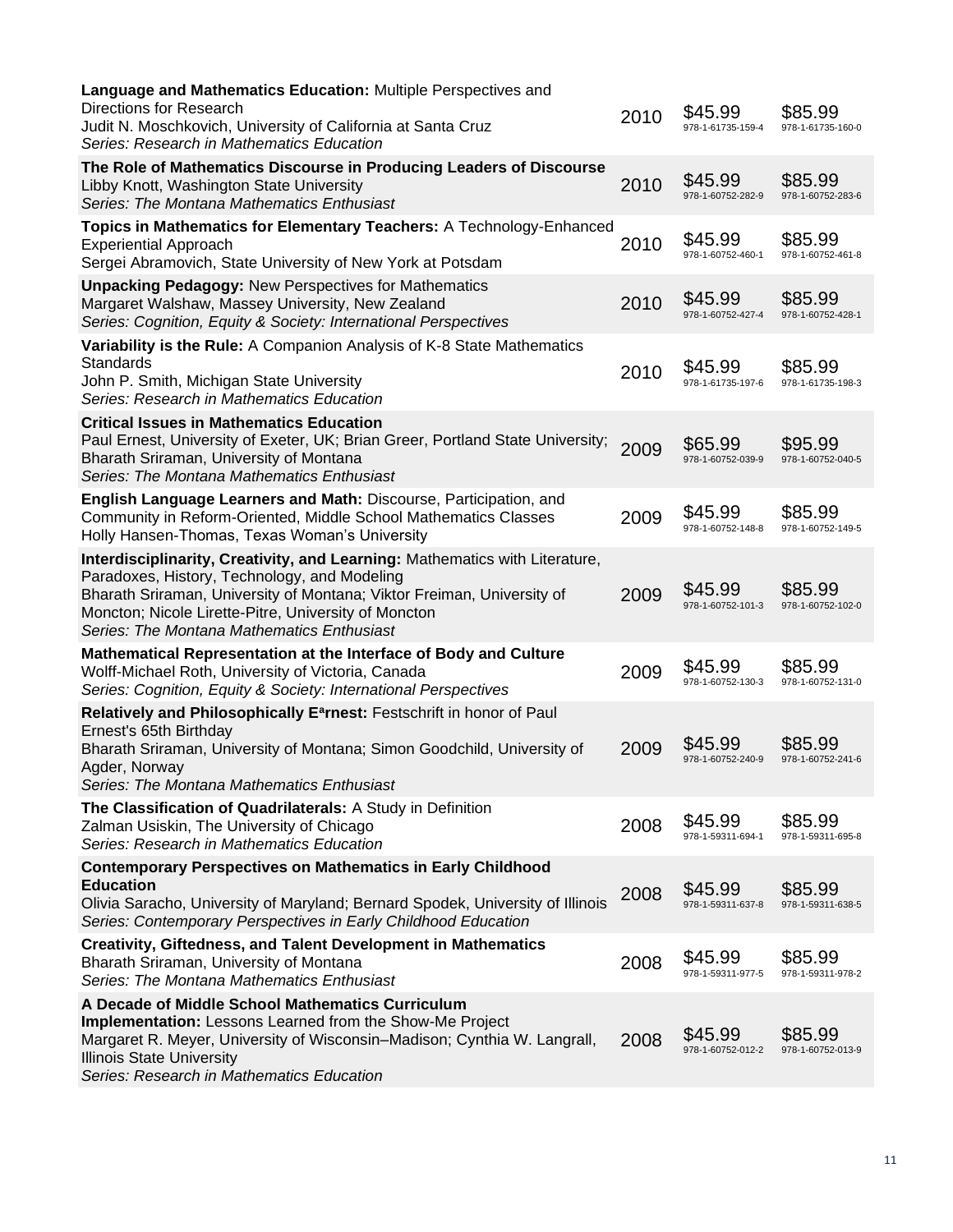| The History of the Geometry Curriculum in the United States<br>Nathalie Sinclair, Michigan State University<br>Series: Research in Mathematics Education                                                                                                                                                                                                                        | 2008 | \$45.99<br>978-1-59311-696-5 | \$85.99<br>978-1-59311-697-2 |
|---------------------------------------------------------------------------------------------------------------------------------------------------------------------------------------------------------------------------------------------------------------------------------------------------------------------------------------------------------------------------------|------|------------------------------|------------------------------|
| <b>Interdisciplinary Educational Research In Mathematics and Its</b><br><b>Connections to The Arts and Sciences</b><br>Bharath Sriraman, University of Montana; Claus Michelsen, University of<br>Southern Denmark; Astrid Beckmann, University of Education- Schwäbisch<br>Gmünd, Germany; Viktor Freiman, University of Moncton<br>Series: The Montana Mathematics Enthusiast | 2008 | \$45.99<br>978-1-59311-983-6 | \$85.99<br>978-1-59311-984-3 |
| Mathematics Curriculum in Pacific Rim Countries - China, Japan, Korea,<br>and Singapore: Proceedings of a Conference<br>Zalman Usiskin, The University of Chicago; Edwin Willmore, The University<br>of Chicago<br>Series: Research in Mathematics Education                                                                                                                    | 2008 | \$45.99<br>978-1-59311-953-9 | \$85.99<br>978-1-59311-954-6 |
| <b>Mathematics Education and the Legacy of Zoltan Paul Dienes</b><br>Bharath Sriraman, University of Montana<br>Series: The Montana Mathematics Enthusiast                                                                                                                                                                                                                      | 2008 | \$45.99<br>978-1-59311-896-9 | \$85.99<br>978-1-59311-897-6 |
| <b>Volume 1: Research Syntheses</b><br>M. Kathleen Heid, The Pennsylvania State University; Glendon W. Blume,<br>The Pennsylvania State University<br>Series: Research on Technology and the Teaching and Learning of<br>Mathematics: Syntheses, Cases, and Perspectives                                                                                                        | 2008 | \$65.99<br>978-1-931576-18-5 | \$95.99<br>978-1-931576-19-2 |
| <b>Volume 2: Cases and Perspectives</b><br>M. Kathleen Heid, The Pennsylvania State University; Glendon W. Blume,<br>The Pennsylvania State University<br>Series: Research on Technology and the Teaching and Learning of<br>Mathematics: Syntheses, Cases, and Perspectives                                                                                                    | 2008 | \$65.99<br>978-1-931576-20-8 | \$95.99<br>978-1-931576-21-5 |
| <b>Advances in Latent Variable Mixture Models</b><br>Gregory R. Hancock, University of Maryland; Karen M. Samuelsen,<br>University of Georgia                                                                                                                                                                                                                                   | 2007 | \$45.99<br>978-1-59311-847-1 | \$85.99<br>978-1-59311-848-8 |
| Beliefs and Mathematics: Festschrift in honor of Guenter Toerner's 60th<br><b>Birthday</b><br>Bharath Sriraman, University of Montana<br>Series: The Montana Mathematics Enthusiast                                                                                                                                                                                             | 2007 | \$45.99<br>978-1-59311-868-6 | \$85.99<br>978-1-59311-869-3 |
| International Perspectives on Social Justice in Mathematics Education<br>Bharath Sriraman, University of Montana<br>Series: The Montana Mathematics Enthusiast                                                                                                                                                                                                                  | 2007 | \$45.99<br>978-1-59311-880-8 | \$85.99<br>978-1-59311-881-5 |
| Second Handbook of Research on Mathematics Teaching and<br>Learning: A Project of the National Council of Teachers of Mathematics<br>Frank K. Lester                                                                                                                                                                                                                            | 2007 | \$250<br>978-1-59311-176-2   | \$350<br>978-1-59311-177-9   |
| <b>Challenging Perspectives on Mathematics Classroom Communication</b><br>Iben Maj Christiansen, University of Kwas-Zulu-Natal; Anna Chronaki,<br>University of Thessaly<br>Series: Cognition, Equity & Society: International Perspectives                                                                                                                                     | 2006 | \$45.99<br>1-59311-151-7     | \$85.99<br>1-59311-152-5     |
| Handbook of Research on Mathematics Teaching and Learning: (A<br>Project of the National Council of Teachers of Mathematics)<br>Douglas Grouws, Indiana University                                                                                                                                                                                                              | 2006 | \$75<br>978-1-59311-598-2    |                              |
| The Intended Mathematics Curriculum as Represented in State-Level<br><b>Curriculum Standards: Consensus or Confusion?</b><br>Barbara Reys, University of Missouri-Columbia<br>Series: Research in Mathematics Education                                                                                                                                                         | 2006 | \$45.99<br>1-930608-52-7     | \$85.99<br>1-930608-53-5     |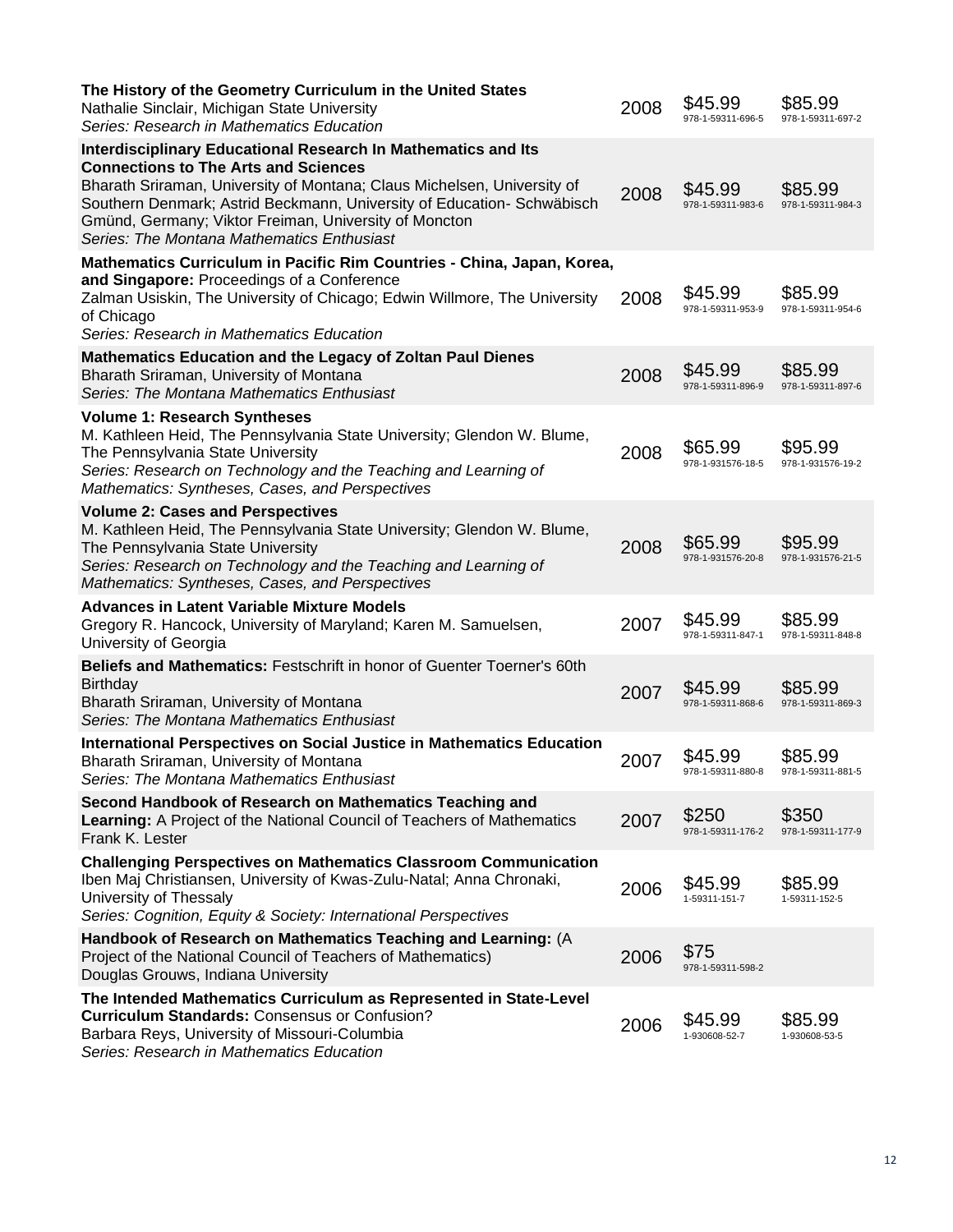| <b>Structural Equation Modeling: A Second Course</b><br>Ralph O. Mueller, University of Hartford; Gregory R. Hancock, University of<br>Maryland<br>Series: Quantitative Methods in Education and the Behavioral Sciences:<br>Issues, Research, and Teaching | 2006 | \$65.99<br>1-59311-014-6 | \$95.99<br>1-59311-015-4 |
|-------------------------------------------------------------------------------------------------------------------------------------------------------------------------------------------------------------------------------------------------------------|------|--------------------------|--------------------------|
| Teachers Engaged in Research: Inquiry into Mathematics Classrooms,<br>Grades Pre K-2<br>Marvin E. Smith, Georgia Southern University; Stephanie Z. Smith, Georgia<br><b>State University</b><br>Series: Teachers Engaged in Research                        | 2006 | \$45.99<br>1-59311-495-8 | \$85.99<br>1-59311-496-6 |
| Teachers Engaged in Research: Inquiry into Mathematics Classrooms,<br>Grades 3-5<br>Cynthia W. Langrall, Illinois State University<br>Series: Teachers Engaged in Research                                                                                  | 2006 | \$45.99<br>1-59311-497-4 | \$85.99<br>1-59311-498-2 |
| Teachers Engaged in Research: Inquiry into Mathematics Classrooms,<br>Grades 6-8<br>Joanna O. Masingila, Syracuse University<br>Series: Teachers Engaged in Research                                                                                        | 2006 | \$45.99<br>1-59311-499-0 | \$85.99<br>1-59311-500-8 |
| Teachers Engaged in Research: Inquiry into Mathematics Classrooms,<br>Grades 9-12<br>Laura R. Van Zoest, Western Michigan University<br>Series: Teachers Engaged in Research                                                                                | 2006 | \$45.99<br>1-59311-501-6 | \$85.99<br>1-59311-502-4 |
| <b>Mathematics Education within the Postmodern</b><br>Margaret Walshaw, Massey University, New Zealand<br>Series: Cognition, Equity & Society: International Perspectives                                                                                   | 2004 | \$45.99<br>1-59311-130-4 | \$85.99<br>1-59311-131-2 |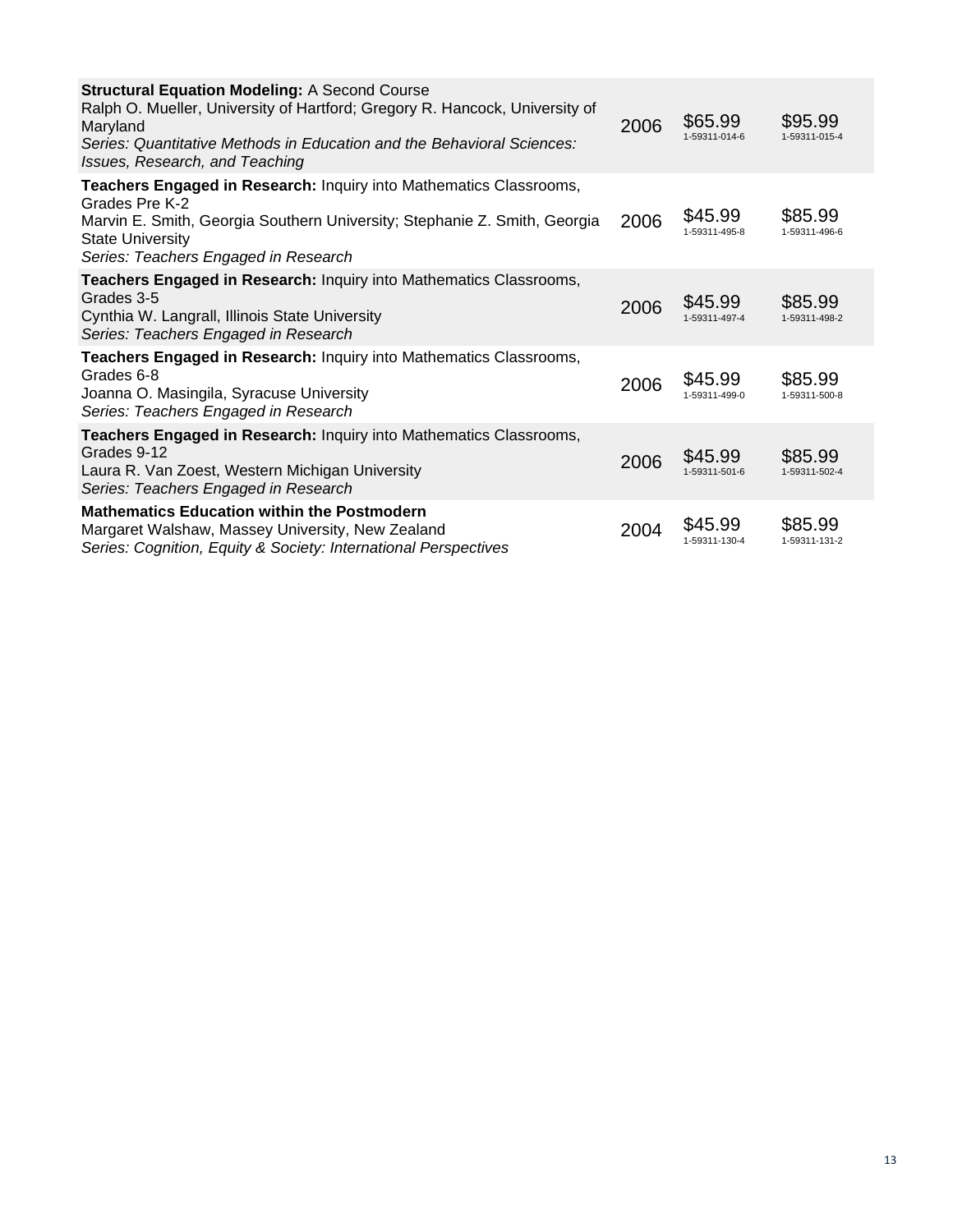# International Distributors

#### **Canada**

Login Brothers Canada 324 Saullteaux Crescent Winnipeg, MB R3J3T2 Tel: 204-837-2987 Fax: 204-837-3116 [http://www.lb.ca](http://www.lb.ca/)

#### **Australia**

Co Info Pty Ltd 200A Rooks Road Vermont, VIC 3133 Australia Tel.: +613 9210 7777 Fax: + 613 9210 7788 website: [www.coinfo.com.au](http://www.coinfo.com.au/)

#### **China**

Taylor & Francis Asia Pacific Room 1108B, Culture Square No. 59 Jia, Zhongguancun St. Haidian District Beijing 100872 P.R. China Tel : +86 (10) 82502670 Jeffrey Lim, Books Sales Director Email: [jeffrey.lim@tandf.com.sg](mailto:jeffrey.lim@tandf.com.sg) Cynthia Ji, Account Manager Email: [cynthia.ji@tandf.com.sg](mailto:cynthia.ji@tandf.com.sg)

*China - Shanghai Region* Chris Ye, Account Manager Room 916, Jinjiang Xiangyang Building 993 Nanjing West Road Shanghai 200041 P.R. China Tel: +86 21 62316030 Email: [chris.ye@tandf.com.sg](mailto:chris.ye@tandf.com.sg)

*China - Guangdong Region* Cherry Wang, Sales Executive Email: [cherry.wang@tandf.com.sg](mailto:cherry.wang@tandf.com.sg)

#### **Indo-China**

Jeffrey Lim, *Books Sales Director* Singapore Sales Office E-mail: [jeffrey.lim@tandf.com.sg](mailto:jeffrey.lim@tandf.com.sg)

#### **Europe**

The Eurospan Group: You can order from Eurospan by mail, fax, email or telephone:

Eurospan Group c/o Turpin Distribution Pegasus Drive Stratton Business Park Biggleswade, Bedfordshire SG18 8TQ, UK Tel: +44 (0) 1767 604972 Fax: +44 (0) 1767 601640 Orders: [eurospan@turpin-distribution.com](mailto:eurospan@turpin-distribution.com) Other info: info@eurospangroup.com

Orders from buyers in UK, Continental Europe, Middle East and Africa can be supplied directly by our stockist in the UK: Eurospan. Please click here: www.eurospanbookstore.com/infoagepub

#### **Hong Kong**

Taylor & Francis Asia Pacific Suite 153, Somptueux Central 52-54 Wellington Street Central Hong Kong Tel: +852 3752 0625/3752 0626 Jeffrey Lim, Books Sales Director E-mail: [jeffrey.lim@tandf.com.sg](mailto:jeffrey.lim@tandf.com.sg) Andrew Kwan, Manager E-mail: [andrew.kwan@tandf.com.sg](mailto:andrew.kwan@tandf.com.sg)

#### **India**

Sara Books Pvt Ltd G-1, Vardaan House 7/28, Ansari Road, Daryaganj New Delhi - 110002 India Phones : 00-91-11-23266107 Fax : 00-91-11-23266102 e mail: [ravindrasaxena@sarabooksindia.com](mailto:ravindrasaxena@sarabooksindia.com) Web : [www.sarabooksindia.com](http://www.sarabooksindia.com/) Contact Person : Ravindra.Saxena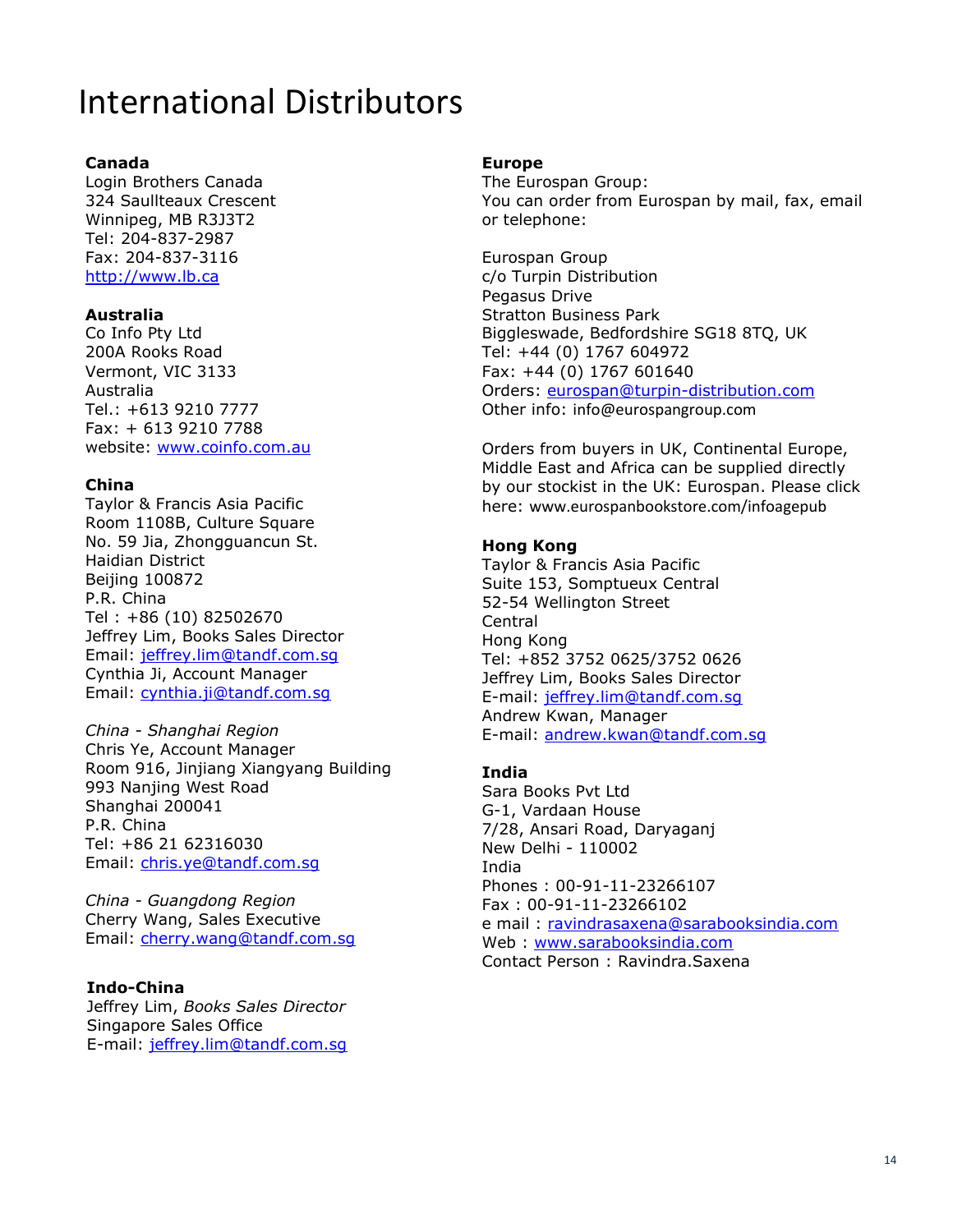#### **Indonesia**

Mohamed Feroz, *Assistant Sales Manager* Singapore Sales Office Email: [mohamed.feroz@tandf.com.sg](mailto:mohamed.feroz@tandf.com.sg)

#### **Japan**

Maruzen Co. Ltd. 9F Maruzen Building, 2-3-10 Nihombashi, Chuoku, Tokyo Japan 103-8245 Tel: +81-3-3272-3851 Fax: +81-3-3272-3920 [promote@maruzen.co.jp](mailto:promote@maruzen.co.jp)

#### **Korea**

Barry Clarke, Managing Director Singapore Office Email: [barry.clarke@tandf.com.sg](mailto:barry.clarke@tandf.com.sg)

#### **Malaysia and Brunei**

Taylor & Francis Publishing Services Taylor & Francis Asia Pacific No. 23-2, Jalan PJS 8/18 Dataran Mentari, 46150 Petaling Jaya Selangor Darul Ehsan Malaysia Tel: +603 56301361 Fax: +603 56301732 Mobile: +60 (0)16 331 9923 David Yeong, General Manager Email: [david.yeong@tandf.com.sg](mailto:david.yeong@tandf.com.sg)

#### **Philippines**

Jeffrey Lim, *Books Sales Director* Singapore Sales Office E-mail: [jeffrey.lim@tandf.com.sg](mailto:jeffrey.lim@tandf.com.sg)

#### **Puerto Rico, The Caribbean, South America:**

Cranbury International 7 Clarendon Ave., Suite 2 Montpelier, VT 05602 Tel: 802-223-6565 Fax: 802-223-6824 email: [eatkin@cranburyinternational.com](mailto:eatkin@cranburyinternational.com)

#### **Singapore**

Taylor & Francis Asia Pacific 60 MacPherson Road Block 1 #06-09 Siemens Centre Singapore 348615 Tel: +65 65082888 Fax: +65 6742 9356 Email: [sales@tandf.com.sg](mailto:sales@tandf.com.sg) Mohamed Feroz, *Assistant Sales Manager* Email: [mohamed.feroz@tandf.com.sg](mailto:mohamed.feroz@tandf.com.sg)

#### **Taiwan**

Taylor & Francis Asia Pacific Room 629, 6F, No. 6, Sec. 4, Hsinyi Road Da-an District Taipei 10683 Taiwan (R.O.C.) Tel: +886 (2) 5551 1266 ext. 6291 Jeffrey Lim, Books Sales Director Email: [jeffrey.lim@tandf.com.sg](mailto:jeffrey.lim@tandf.com.sg) Jason Lin, Sales Manager Email: [jason.lin@tandf.com.sg](mailto:jason.lin@tandf.com.sg)

#### **Thailand**

Taylor & Francis Asia Pacific Tel & Fax: +66 2 6391333 ext. 3612 Jeffrey Lim, Books Sales Director Email: [jeffrey.lim@tandf.com.sg](mailto:jeffrey.lim@tandf.com.sg) Nonglak Sawaithong, Account Manager Email: [s.nonglak@tandf.com.sg](mailto:s.nonglak@tandf.com.sg)

#### **Vietnam**

Jeffrey Lim, *Books Sales Director* Singapore Sales Office E-mail: [jeffrey.lim@tandf.com.sg](mailto:jeffrey.lim@tandf.com.sg)